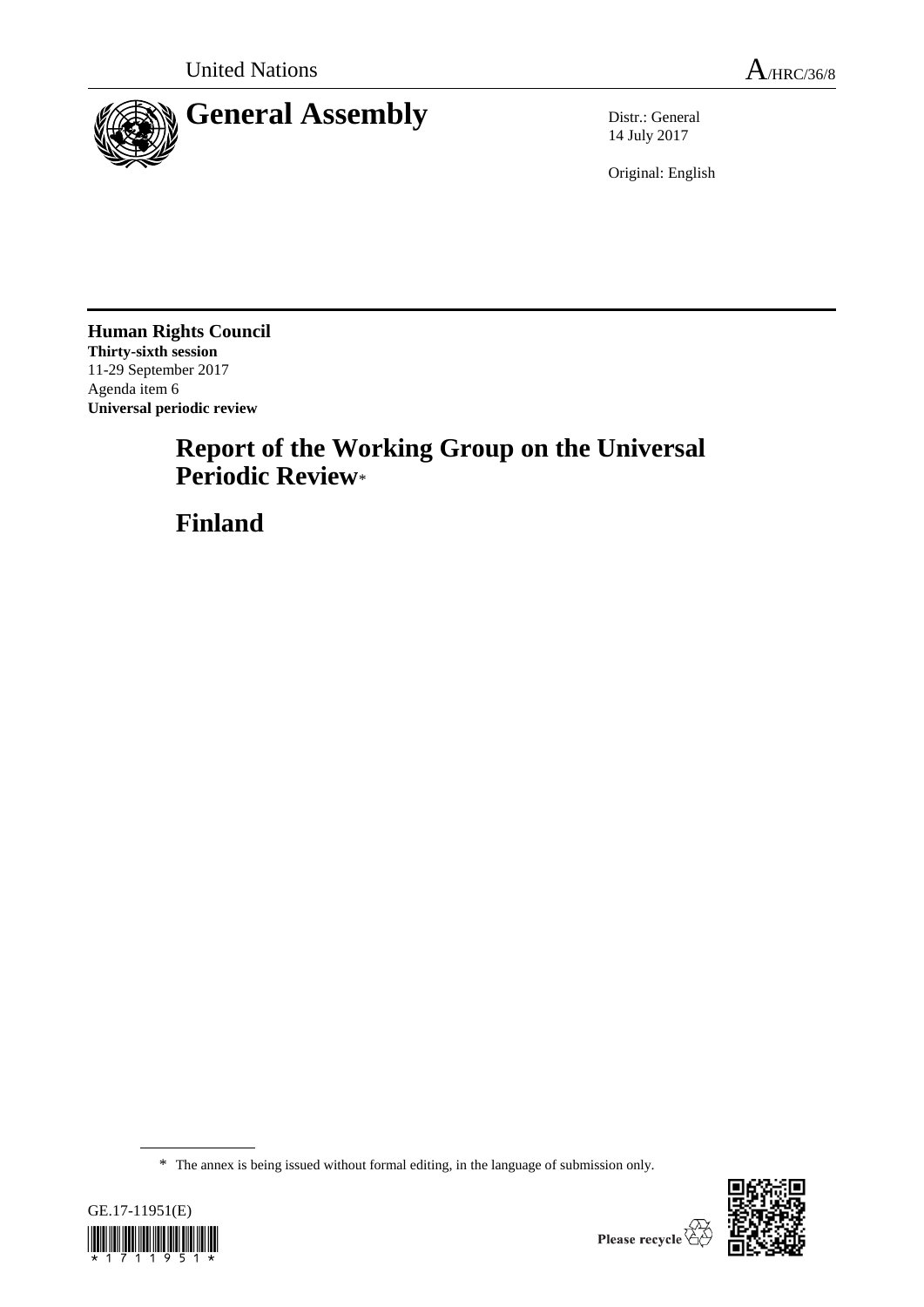## **Introduction**

1. The Working Group on the Universal Periodic Review, established in accordance with Human Rights Council resolution 5/1, held its twenty-seventh session from 1 to 12 May 2017. The review of Finland was held at the 6th meeting, on 3 May 2017. The delegation of Finland was headed by the Minister of Social Affairs and Health of Finland, Pirkko Mattila. At its 10th meeting, held on 5 May 2017, the Working Group adopted the report on Finland.

2. On 13 February 2017, the Human Rights Council selected the following group of rapporteurs (troika) to facilitate the review of Finland: Portugal, Saudi Arabia and Tunisia.

3. In accordance with paragraph 15 of the annex to Human Rights Council resolution 5/1 and paragraph 5 of the annex to Council resolution 16/21, the following documents were issued for the review of Finland:

(a) A national report submitted/written presentation made in accordance with paragraph 15 (a) (A/HRC/WG.6/27/FIN/1);

(b) A compilation prepared by the Office of the United Nations High Commissioner for Human Rights (OHCHR) in accordance with paragraph 15 (b) (A/HRC/WG.6/27/FIN/2 and Corr.1);

(c) A summary prepared by OHCHR in accordance with paragraph 15 (c) (A/HRC/WG.6/27/FIN/3).

4. A list of questions prepared in advance by Mexico, the Netherlands, Norway, Slovenia, Spain, Sweden and the United Kingdom of Great Britain and Northern Ireland was transmitted to Finland through the troika. These questions are available on the extranet of the universal periodic review.

## **I. Summary of the proceedings of the review process**

#### **A. Presentation by the State under review**

5. The head of the delegation of Finland emphasized the importance of the universal periodic review and the active role played by civil society in the review process. The Government had recently made significant changes in the national monitoring and implementation of human rights, including the establishment of the independent Human Rights Centre and the government network of contact persons for fundamental and human rights. The Centre, its Human Rights Delegation and the Office of the Parliamentary Ombudsman together formed the national human rights institution, which had been granted A status in 2015.

6. The report for the universal periodic review had been drafted simultaneously with the second National Action Plan on Fundamental and Human Rights. With reference to the Human Rights Report from 2014, she drew attention to the long-standing priorities of the country's human rights policy, namely the importance of the free and active participation of civil society in all spheres of life, non-discrimination, openness and inclusion of all people, with particular focus on the rights of women and girls, indigenous peoples, minorities and persons with disabilities. Finland continued to systematically promote economic, social and cultural rights. Those priorities formed a strong basis for Finland when standing for membership in the 2021 Human Rights Council election. She reaffirmed her country's strong support for freedom of speech and freedom of expression, noting that Finland was celebrating the centenary of its independence in 2017. Major structural reforms were being planned in social welfare and health care, and in local and regional government. She reaffirmed the Government's commitment to promoting work-related migration and to granting international protection to those in need, as well as to zero tolerance of racist speech and other hate speech. Finland had created a new government anti-trafficking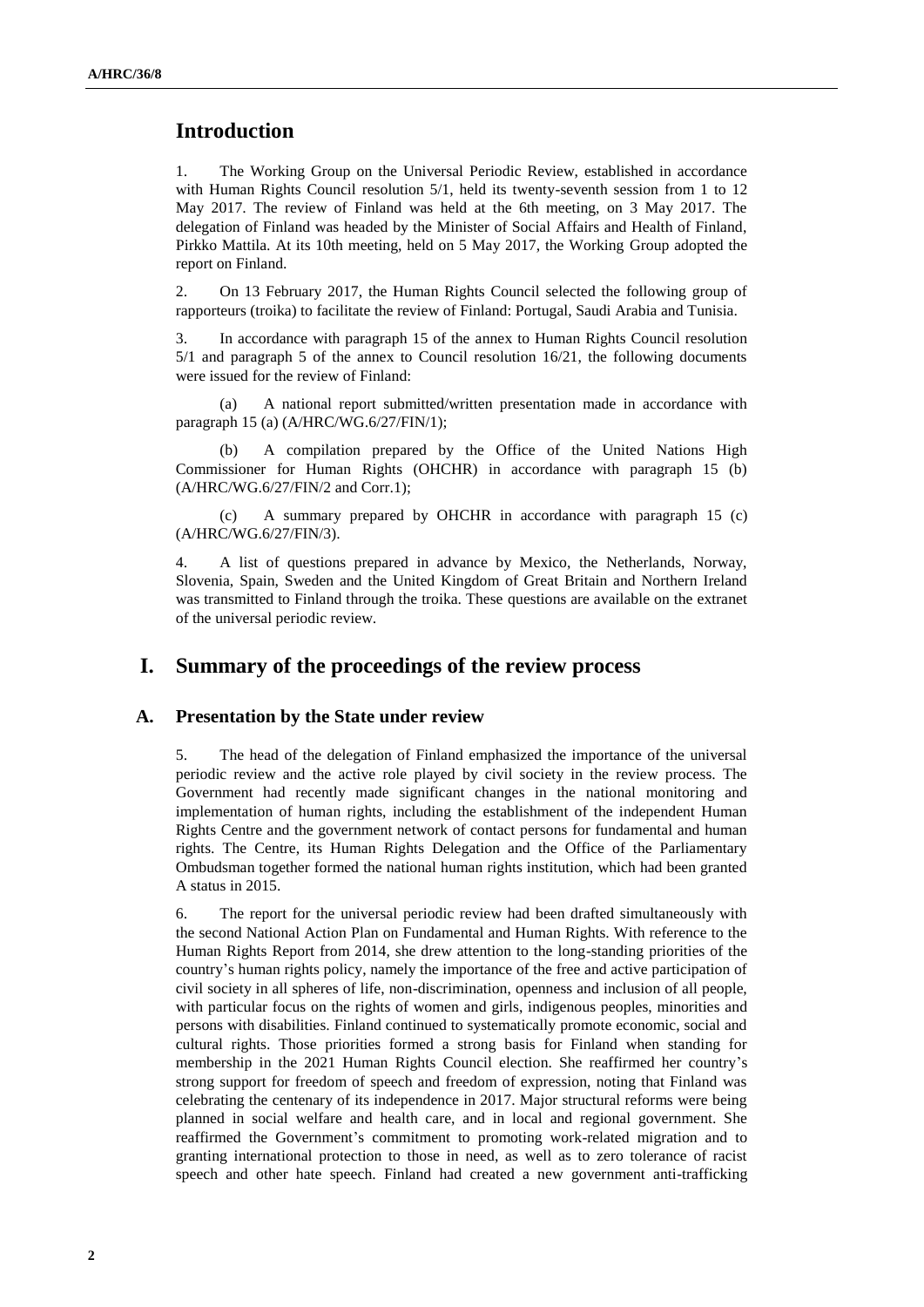coordination structure and would continue to actively promote and protect everyone's freedom of religion or belief and to support the work of human rights defenders.

7. With respect to the 2030 Agenda for Sustainable Development, Finland was committed to a human rights-based approach to development commitments and focused on the rights of women and girls, as well as strengthening developing countries' own economies and democratic societies. The report for the universal periodic review contained voluntary commitments regarding the development budget and funding for the least developed countries, as well as the commitment to submit a voluntary interim report in 2019. In the second review cycle, Finland had accepted 71 of the 78 recommendations received and another four in part. Moreover, in 2014, it had submitted a voluntary interim implementation report to the Council.

8. Responding to the written questions that had been submitted in advance, she highlighted the results of the first national action plan to prevent violence against women, the number and financing of shelters and other services for victims of violence, such as a 24/7 helpline, legal advice, witness support and online services, a variety of social services, and police reporting procedures. She mentioned the 2016 guidelines on creating a local treatment chain to help victims of sexual violence and a pilot project for publicly funded crisis centres. Other measures would be laid out in a four-year plan on the implementation of the Convention on Preventing and Combating Violence against Women and Domestic Violence (the Istanbul Convention). Action to prevent violence against women was further strengthened by the Government Action Plan for Gender Equality.

9. The Government aimed to strengthen the participation of the Sámi and other local actors in the use and management of renewable natural resources in the Sámi Homeland. The new Act on the State Forest Enterprise included measures to ensure the rights of the Sámi to participate in land use management planning on State-owned land in the Sámi Homeland. The Government would decide later in 2017 whether it would pursue ratification of the International Labour Organization (ILO) Indigenous and Tribal Peoples Convention, 1989 (No. 169).

10. Turning to the right to self-determination in the care of older persons and how the provisions of the National Action Plan on Fundamental and Human Rights promoted their rights, she noted that Finland was currently in the process of preparing extensive legislation on the strengthening of the right to self-determination of social welfare and health care clients and on reducing the use of measures restricting that right. Responding to the question on the definition of rape, she said that the legislation as a whole showed that the provisions were applied in cases where the victim had not given consent.

11. Concerning the participation of persons with disabilities in political and public life, Finland had ratified the Convention on the Rights of Persons with Disabilities in 2016 and a coordination mechanism had been set up in 2017. The new advisory board for the rights of persons with disabilities was composed of 18 members, 8 of whom were persons with disabilities. Furthermore, a human rights committee of persons with disabilities had been established as a permanent division under the Human Rights Delegation. She provided details on the right to vote and stand for election of persons with disabilities. Responding to another question, she said that the Government had decided not to ratify the International Convention on the Protection of the Rights of All Migrant Workers and Members of Their Families.

12. In an effort to restrict the number of manifestations of racism and xenophobia, particularly on the Internet, the Government had recently decided to allocate more resources to police activities for the prevention of hate speech on the Internet and the investigation of related offences. Turning to another question, she noted that a study on the rights and experiences of intersex children would be initiated in 2017, after which the Government would decide on relevant measures. In response to another question, she said that, according to a recent government proposal, the maximum duration for keeping remand prisoners in police facilities would be shortened to seven days and the conditions for placement would be tightened. As for the National Non-Discrimination and Equality Tribunal and its ability to award compensation to victims, she noted that the Nondiscrimination Act of 2015 provided for sanctions and remedies in a comprehensive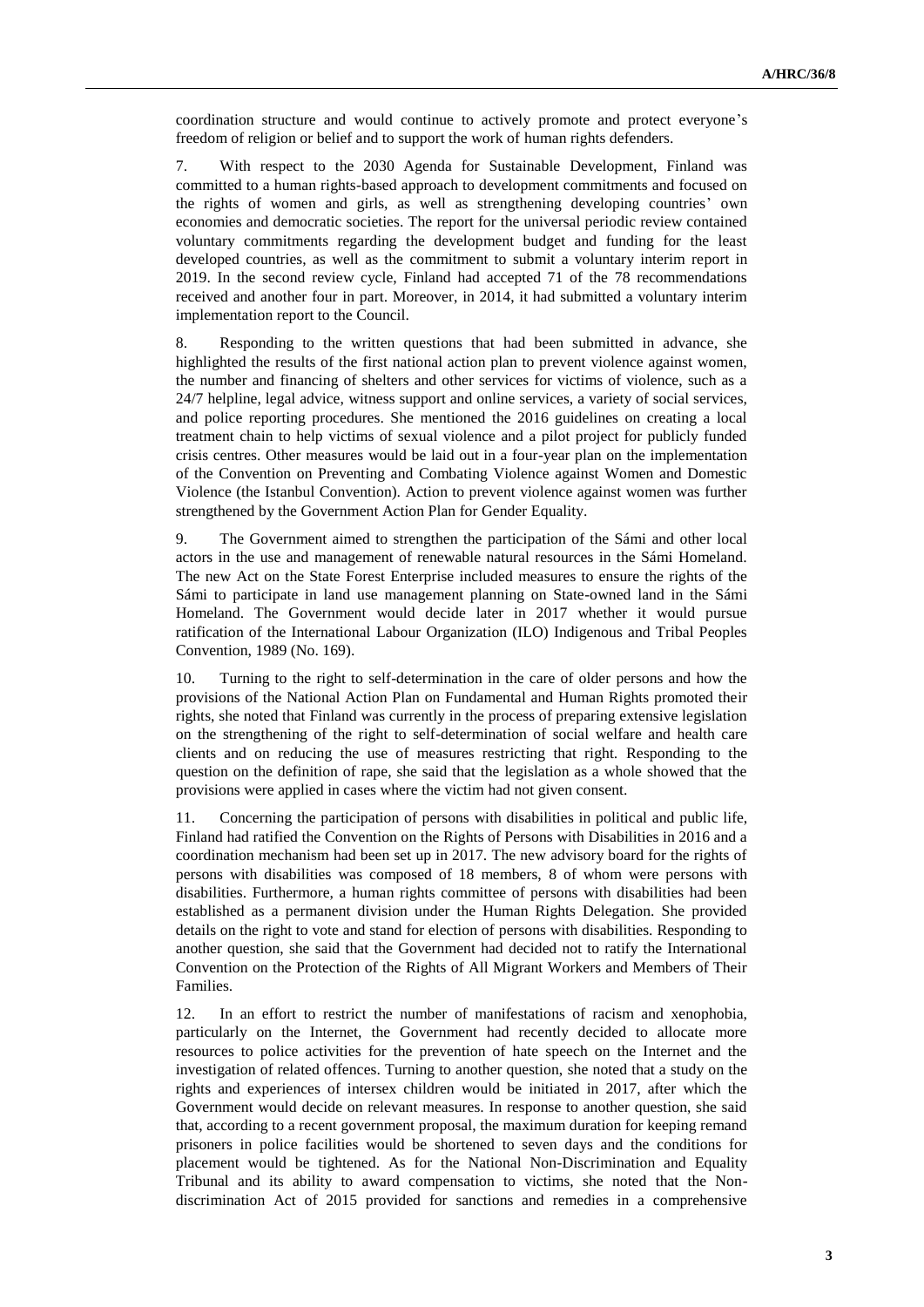manner. Turning to the issue of measures to prevent hate crime and tackle bullying, she drew attention to the fact that the Non-discrimination Act placed a legal obligation on authorities, schools and employers to promote equality and to take active steps to prevent discrimination and harassment.

13. In answer to the questions on migrants, asylum seekers and refugees, particularly unaccompanied minors and their integration, the Minister elaborated on legislative changes that had been made to ensure the management of the increased number of asylum seekers. She also referred to the measures set out in the Government's Integration Programme for 2016-2019 to support immigrants' ability to secure an income, which was a requirement in order for other family members to be granted a residence permit. That requirement could limit the possibilities for family reunification and thus the integration of an unaccompanied minor. However, exceptions might be made to the requirement if it was clearly in the child's best interest.

#### **B. Interactive dialogue and responses by the State under review**

14. During the interactive dialogue, 70 delegations made statements. Recommendations made during the dialogue are to be found in section II of the present report.

15. Lebanon noted the presentation of the national report. It expressed appreciation for efforts made by the Government to fight discrimination, racism and xenophobia through the adoption of legislation and policies.

16. Libya expressed appreciation for the fact that the national report included monitoring of progress achieved since the second review cycle. It was concerned about cases of violence against women and children, which were mentioned in the report.

17. Lithuania congratulated Finland on its efforts across a wide range of human rights issues. It commended Finland for adopting the second National Action Plan on Fundamental and Human Rights 2017-2019 and supported efforts to combat violence against women.

18. The Maldives commended Finland for the creation of the Non-Discrimination Ombudsman and the National Non-Discrimination and Equality Tribunal as measures to ensure that the rights of its citizens were not infringed.

19. Mexico welcomed the adoption of the National Action Plan on Fundamental and Human Rights 2017-2019, particularly the inclusion of projects on human rights education. It thanked Finland for sharing lessons learned on the prevention of domestic violence against women and children.

20. Mongolia congratulated Finland for implementing most of the recommendations from the previous review cycle on ratifying human rights treaties. It appreciated the efforts Finland had made to further protect the rights of children and persons with disabilities. It noted, however, that violence against women remained the main human rights issue.

21. Montenegro asked what policies had been developed to address all forms of discrimination and violence against women, including domestic and sexual violence. It also asked Finland to provide information on results achieved in implementing the action plan to prevent hate speech and racism, as well as to foster social inclusion.

22. Mozambique commended Finland for the implementation of recommendations from the previous cycle, which had informed the preparation of its second National Action Plan on Fundamental and Human Rights 2017-2019. It appreciated the fact that Finland had ratified almost all of the main United Nations and Council of Europe human rights treaties.

23. Namibia noted that Finland was an example of good practice on issues such as access to information and free press, and that it was ranked by Reporters Without Borders as one of the world's top achievers. It applauded initiatives and achievements in strengthening equality between men and women.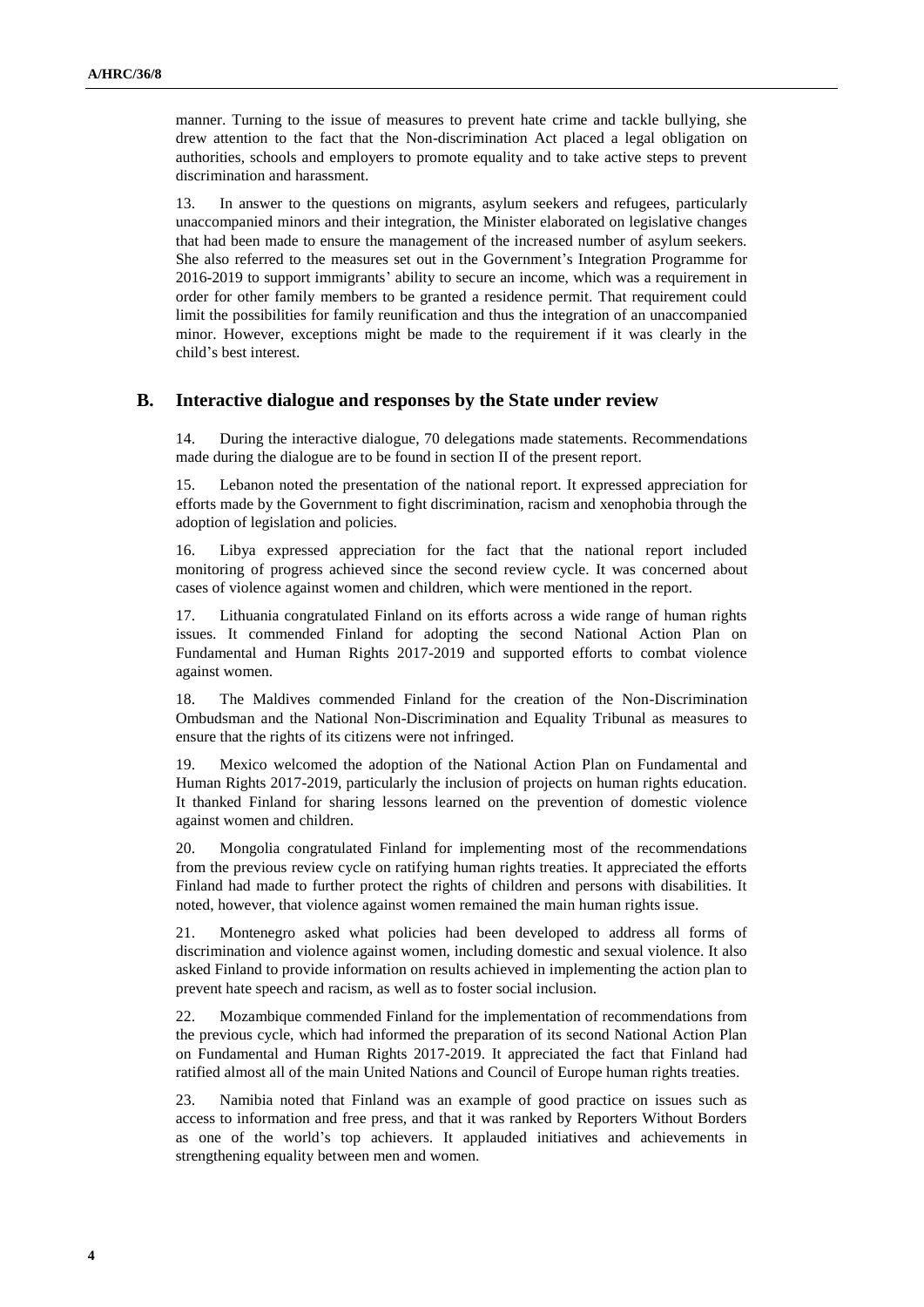24. The Netherlands commended Finland for ratifying the Istanbul Convention and establishing a committee to prepare a plan for its implementation. It appreciated steps taken to legalize same-sex marriage as of March 2017.

25. Norway congratulated Finland for its commitment to complying with international obligations and promoting human rights and transparency. With regard to the rights of indigenous people, it commended Finland for the government-commissioned study that had been published in 2017 in support of the discussion on Sami rights.

26. Pakistan expressed appreciation for the efforts of Finland to implement the recommendations received during the previous review. It considered the second National Action Plan on Fundamental and Human Rights to be an important milestone. It commended the objective set by Finland to increase its development budget in the long term to 0.7 per cent of gross national income.

27. Peru expressed appreciation for progress made, in particular with regard to the rights of the Sami people, and the strong commitment of Finland to international cooperation in the area of support for development.

28. The Philippines welcomed the ratification by Finland of several human rights conventions, including the ILO Domestic Workers Convention, 2011 (No. 189), but regretted that it would not ratify the International Convention on the Protection of the Rights of All Migrant Workers and Members of Their Families. The Philippines appreciated the efforts made to align the country's domestic legal framework with its human rights obligations, and commended the efforts of Finland to combat hate speech, extremist movements and violent extremism.

29. Portugal commended Finland for its efforts to improve the rights of women, such as the adoption of the Government Action Plan Gender for Equality.

30. The Republic of Moldova welcomed the adoption of the second National Action Plan on Fundamental and Human Rights 2017-2019, which included recommendations made by human rights mechanisms and the results of the evaluation of the previous action plan. It noted concerns by certain human rights mechanisms regarding violence against women.

31. Romania expressed appreciation for the participation of Finland in the universal periodic review and commended it for the measures it had adopted to comply with accepted recommendations in the current cycle.

32. The Russian Federation was concerned about the high indicators of human trafficking in Finland and the detention of juvenile offenders together with adults in correctional facilities.

33. Rwanda welcomed the continued efforts of Finland to promote and protect human rights, including through the implementation of its second National Action Plan on Fundamental and Human Rights and its efforts to combat discrimination, hate speech and related intolerance.

34. Serbia welcomed the most recent institutional developments with regard to the promotion of equality and combating discrimination and encouraged Finland to ensure accountability for all expressions of racism, xenophobia, hate speech and for extremist rhetoric in the public sphere.

35. Sierra Leone commended Finland for establishing its second National Action Plan on Fundamental and Human Rights and on the enactment into national law of the International Convention on the Rights of Persons with Disabilities and its Optional Protocol. It noted the implementation in 2016 of the Government Action Plan against Human Trafficking.

36. Slovenia welcomed the new National Action Plan on Fundamental and Human Rights, the ratification of international human rights instruments by Finland and the services available to older persons in Finland.

37. South Africa noted with appreciation the efforts made by Finland to implement the recommendations it had accepted during its previous reviews, in particular efforts aimed at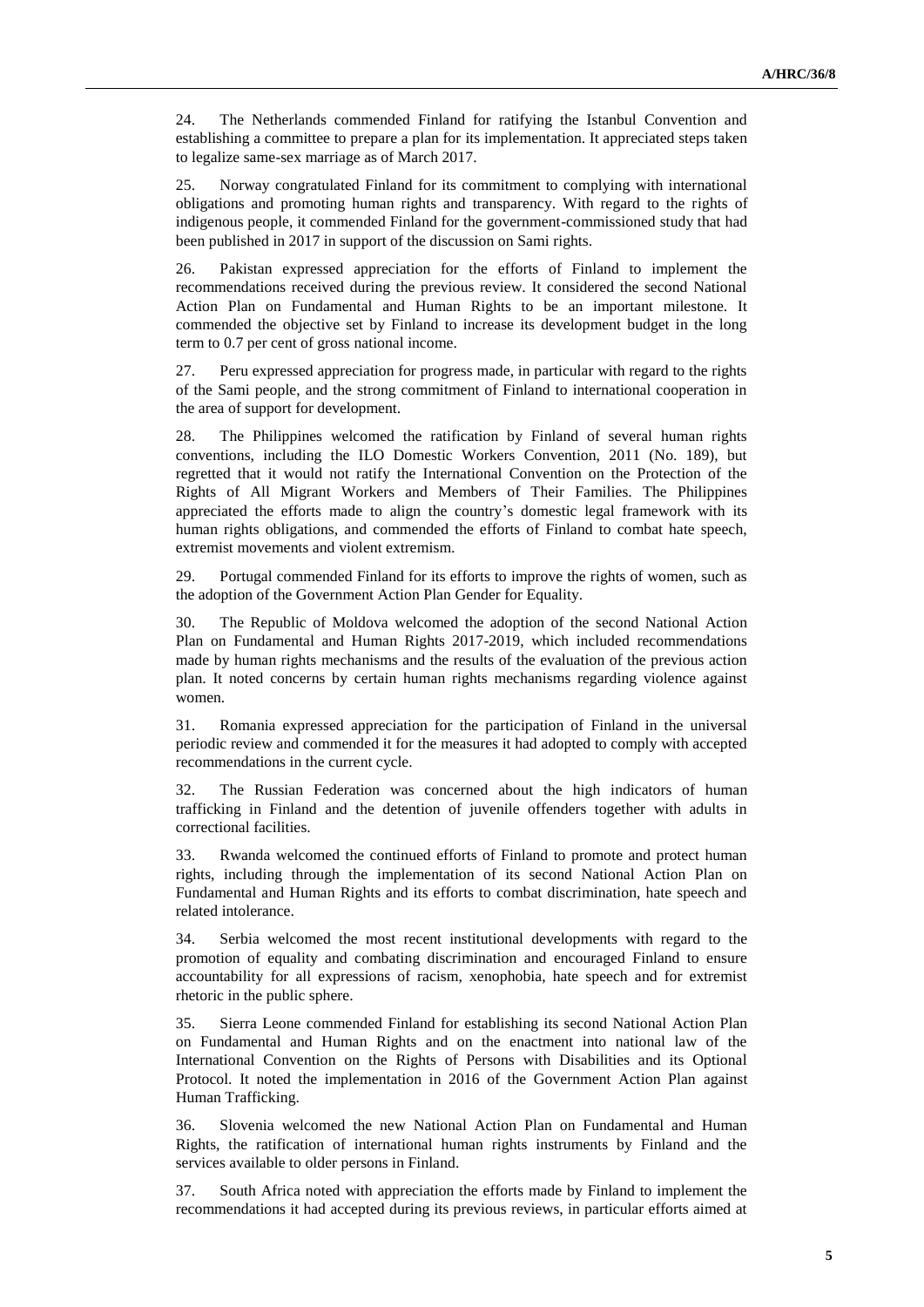combating racism and xenophobia. However, it remained concerned about the continuing gender-based wage gap in Finland.

38. Spain congratulated Finland on the ratification of the International Convention on the Rights of Persons with Disabilities and its Optional Protocol. It was concerned that although Finland ratified the Istanbul Convention, gender violence remained a problem in the country.

39. Sri Lanka commended Finland for the high percentage of women's participation in the State legislature and recognized the efforts to strengthen gender equality, including the adoption of the Action Plan for Gender Equality and the Act on Equality between Women and Men.

40. The State of Palestine welcomed the steps taken by Finland to implement the previous review recommendations and its commitment to promoting and protecting human rights. It also welcomed the efforts of Finland to combat discrimination, including the National Action Plan to combat discrimination and promote equality.

41. Sweden was concerned that although Finland was ranked as one of the most gender equal countries in the world, domestic violence and sexual abuse against women remained widespread. It was also concerned that transgender persons and intersex children continued to face discrimination.

42. Timor-Leste welcomed the establishment of national human rights institutions, the Government Action Plan for Gender Equality and the Government Action Plan against Human Trafficking. Timor-Leste also wished to highlight the new project in Finland to collect information about forced marriage.

43. Turkey welcomed the adoption of the Action Plan for Gender Equality, the adoption of the National Action Plan to Reduce Violence against Women and the drafting of the Government Action Plan against Human Trafficking. Turkey was concerned that discriminatory and xenophobic comments had become more common.

44. Ukraine commended the significant improvements to the national legislative framework provided by the adoption of laws and programmes for the protection of the rights of children, vulnerable persons and persons with disabilities. It also welcomed the legislative amendments on the prevention of human trafficking and on combating violence against women.

45. The United Kingdom welcomed the ratification by Finland of the Convention on the Rights of Persons with Disabilities, the Protocol of 2014 to the ILO Forced Labour Convention, 1930, and the adoption of the 2016-2017 Government Action Plan against Human Trafficking.

46. The United States of America congratulated Finland for its efforts in combating discrimination and trafficking in persons and encouraged it to take steps to reduce the number of religiously motivated hate crimes and ensure equal access for persons with disabilities.

47. Uruguay praised the progress achieved with regard to the commitments made by Finland to consider alternatives to the detention of asylum seekers and regular migrants.

48. Uzbekistan noted with satisfaction the legislative and administrative measures to promote and protect human rights adopted by Finland over the past few years.

49. The Bolivarian Republic of Venezuela expressed concern about challenges related to the increase in and propagation of increasingly extreme racism, racial discrimination and xenophobia, especially against Roma, Somalis and on the Internet. It also expressed concern about the increase in hate speech regarding immigration and asylum seekers.

50. Albania welcomed progress made in the promotion of human rights, in particular the establishment of the second National Action Plan on Fundamental and Human Rights with a focus on education, equality and non-discrimination. It also welcomed major structural reforms in social welfare and health care.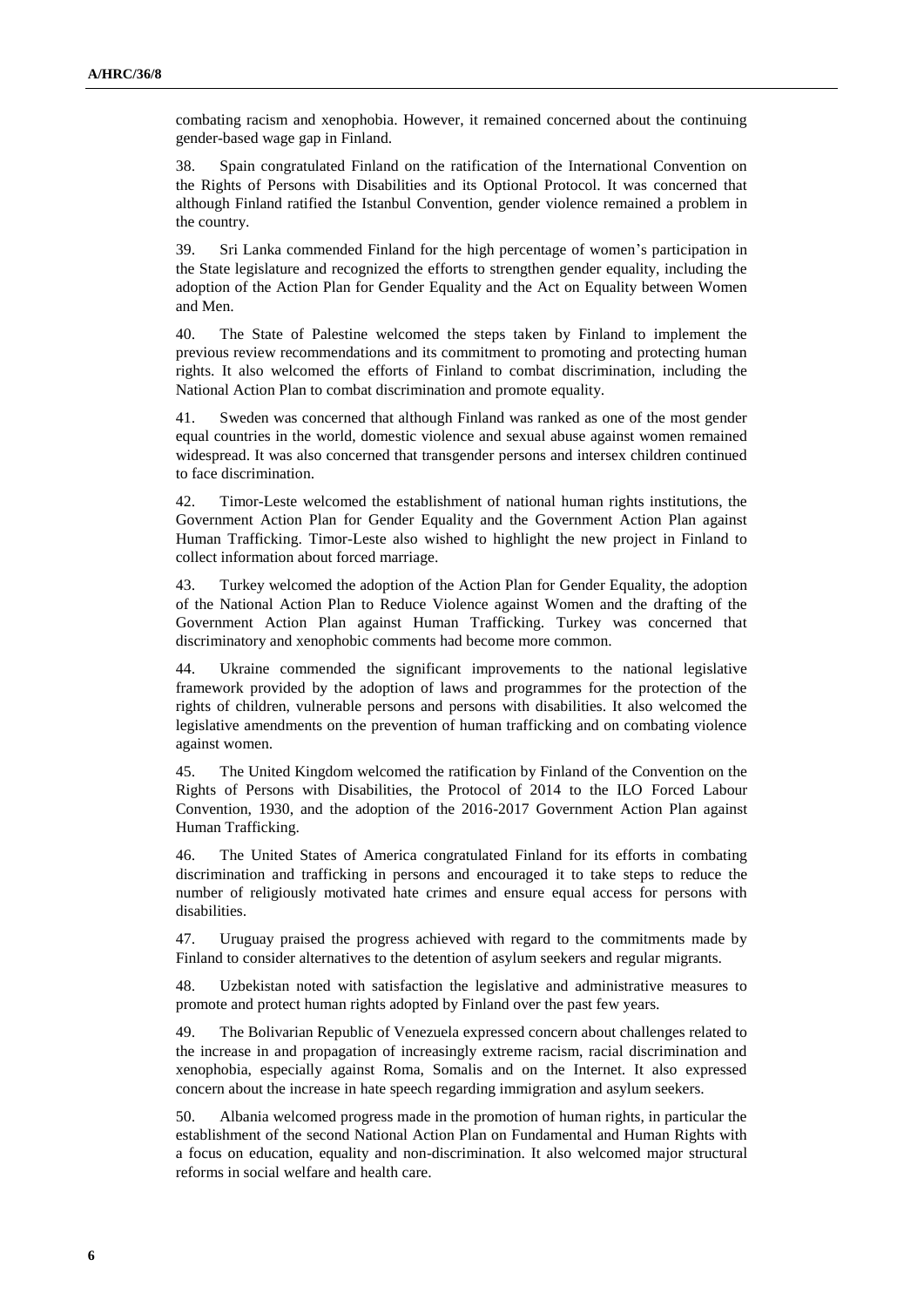51. Algeria congratulated Finland on the adoption of the National Action Plan for the Prevention of Violent Radicalization and Extremism, which aimed to combat hate speech and prevent hate crimes. It also welcomed the establishment of the government plan of action for persons with disabilities.

52. Angola noted with appreciation the progress accomplished in the legislation on social protection for persons with disabilities. Nonetheless, it noted with concern the high number of cases of violence against women and children, especially those from minorities.

53. Argentina congratulated Finland on the adoption of its second National Action Plan on Fundamental and Human Rights 2017-2019.

54. Armenia welcomed the establishment of the Non-Discrimination Ombudsman. It encouraged Finland to take further steps to strengthen the human dignity of children and mutual respect between children and their parents in order to prevent violence against children.

55. Australia commended the progress made in the field of discrimination on the grounds of sexual orientation and gender identity. However, it was concerned that the Act on the Legal Recognition of the Gender of Transsexuals still included a requirement that persons must be sterilized or otherwise infertile before gender reassignment could be legally recognized.

56. The head of the delegation of Finland emphasized the fact that the National Action Plan on Fundamental and Human Rights focused on fundamental and human rights education, equality and non-discrimination, the right of individuals and groups to selfdetermination, and fundamental rights and digitalization. Highlighting the measures that were being taken to prevent and combat violence against women, she highlighted the fact that the purpose was to ensure the implementation of the Istanbul Convention and ensure the provision of specific social and health services for victims of violence.

57. The delegation explained that the new non-discrimination law widened protection against discrimination on the ground of sexual orientation and included protection against discrimination in all areas of life. Following the introduction of gender-neutral marriage, which had been the result of a citizens' initiative in Finland, the Act on the Legal Recognition of the Gender of Transsexuals had been amended. The abolition of the infertility requirement was not included in the current Government's legislative plan. A preliminary understanding on a Nordic Sámi Convention had been reached; it underlined the participation and self-determination of the Sámi. Moreover, the Government was taking measures to create communities free from racism and discrimination by placing emphasis on open dialogue, inter alia, through the Advisory Board for Ethnic Relations. In addition, the Code of Conduct on countering illegal hate speech online, which had been published by Facebook, Twitter, YouTube, Microsoft and the European Commission, was currently being implemented.

58. The delegation stated that the definition of rape contained in national legislation was compatible with the Istanbul Convention and did not require violence or use of force. Finland had a comprehensive legal framework on hate crime and hate speech, which were regulated mainly in the Criminal Code. According to current law on prisons, juveniles under 18 years of age should be detained separately from adults, as long as it was not against their interest. Provisions on gender-based violence and violence against children had been under constant revision. Finland has criminalized sexual harassment and stalking and had enhanced the protection of victims.

59. The delegation noted that, under the first programme to implement the national Roma policy, progress had been made, especially on education of the Roma. Preparations for a new programme would be made in 2017. A survey on the health and well-being of the Roma and the relevant services was currently being conducted. A specific State budget allocation had been earmarked for providing culturally sensitive social and health services in Sámi in the Sámi Homeland. With respect to the key projects of the Government,  $\epsilon$ 40 million had been allocated to children and families, while  $\epsilon$ 30 million had been allocated to developing services for the elderly.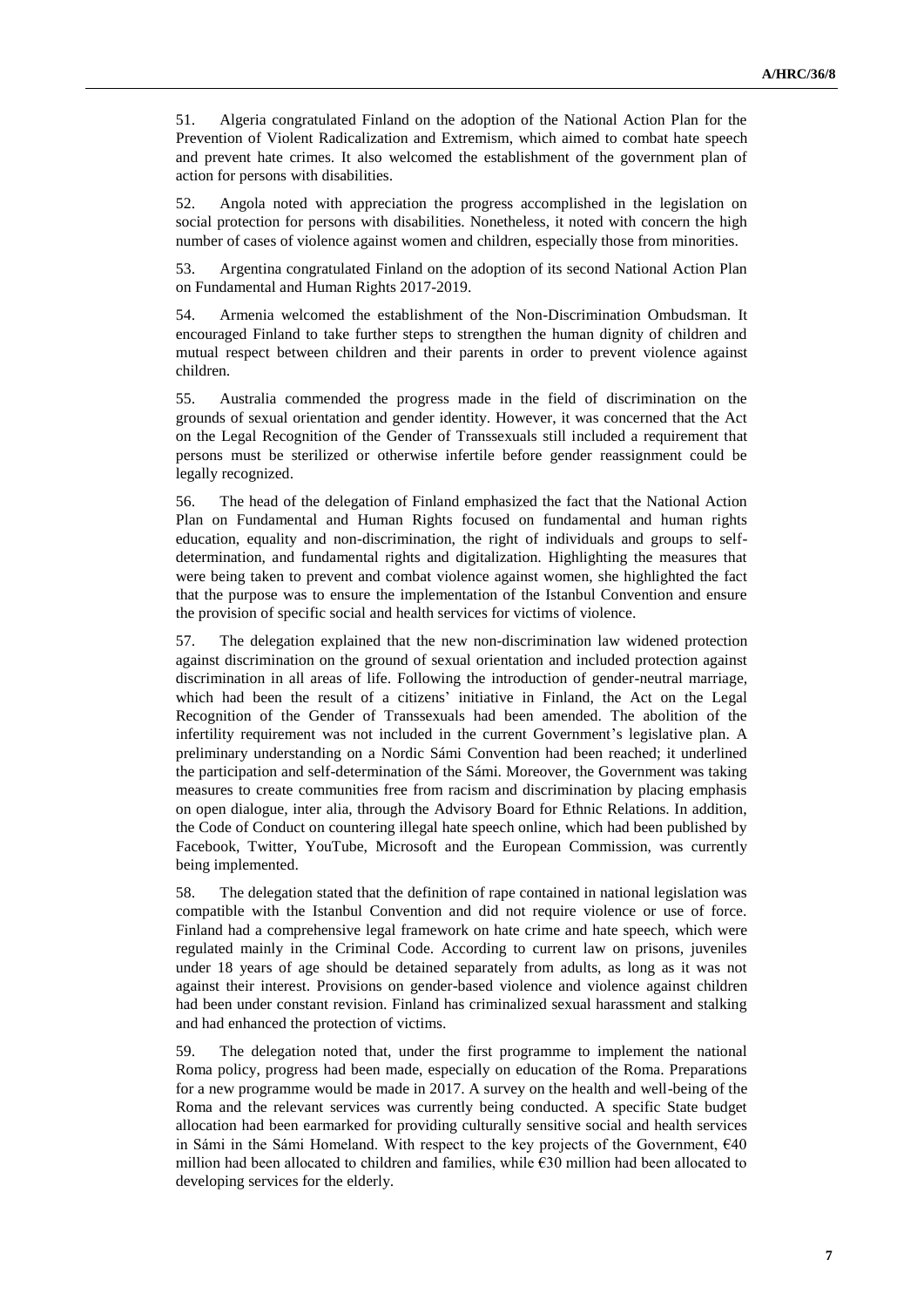60. The delegation described the measures that were being taken to prohibit and reduce corporal punishment and other violence against children. With regard to the best interest of intersex infants, increasing attention was being paid to the information provided to parents on the child's development and the right to self-determination. Discussions on that topic were ongoing. On child protection measures, the Finnish Child Welfare Act stressed that the best interest of the child must be taken into consideration in all social welfare actions. Taking a child into custody was a last resort.

61. The delegation elaborated on police activities with respect to violence against women and support for victims. As for countering hate crimes, racism and xenophobia, the Government had allocated  $€10$  million to the police in 2016. Furthermore, a new National Action Plan for the Prevention of Violent Radicalization and Extremism had been prepared in 2016. With respect to activities to counter trafficking in human beings, the Government had adopted its Action Plan against Human Trafficking 2016-2017. The delegation emphasized the importance of the creation and further development of a national referral mechanism and of anti-trafficking training.

62. The delegation described the government action plan on asylum policy and legislative and other procedural changes in the field of asylum. All asylum applications were assessed individually and all aspects of the case and relevant country of origin information was taken into account. The law on detention of asylum seekers and other foreigners contained strict preconditions for the detention of minors: unaccompanied children could only be detained if they were over 15 years of age and had been issued with an enforceable removal decision. Since 2017, the law had provided for a new precautionary measure, namely the obligation for an alien to stay in a specific reception centre, which further reduced the need to detain minors.

63. The delegation stated that human rights had been included in the new primary school curriculum since 2014, with the aim of teaching, respecting, protecting, promoting and implementing human rights at all levels. Furthermore, the recommendations of a study conducted in 2014 on democracy and human rights in teacher education had been implemented in 2015. Relevant in-service training had started in 2016 and would be evaluated in 2017.

64. A working group had been set up in 2017 to review the system of representatives for unaccompanied minors, and the Integration Act was being redrafted in the light of a regional reform. In that context, the Government would review the governance of the housing and support provided for unaccompanied minors who had a residence permit, while taking into account the best interest of the child and the possibility for the minor to stay in the same region before and after receiving the residence permit. Furthermore, measures were being taken to increase transparency on the gender pay gap. Moreover, Finland had ratified the Guiding Principles on Business and Human Rights in 2014 and was currently focusing on studies, capacity-building, dialogue and remedies in that regard.

65. The Government was drafting a proposal to Parliament to accede to the International Convention for the Protection of All Persons from Enforced Disappearance and for Finland to recognize in full the competence of the Committee on Enforced Disappearances. Finland actively monitored reservations made to international human rights treaties and objected to reservations deemed to be incompatible with the object and purpose of a treaty. Finland had valid reservations to the International Covenant on Civil and Political Rights. Nonetheless, the necessity of maintaining the reservations and the possibility of withdrawing them were reviewed periodically.

66. Azerbaijan applauded the special legislative and institutional measures the Government had taken in response to the universal periodic review recommendations on enhancing anti-discrimination action.

67. Bangladesh appreciated the central values and goals of equality and nondiscrimination in Finnish society and the TRUST project, through which unaccompanied minors, stakeholders and care practitioners worked together to find solutions for an inclusive society. Bangladesh commended Finland for the legislative amendments, action plans and various projects it had introduced in order to combat violence against women.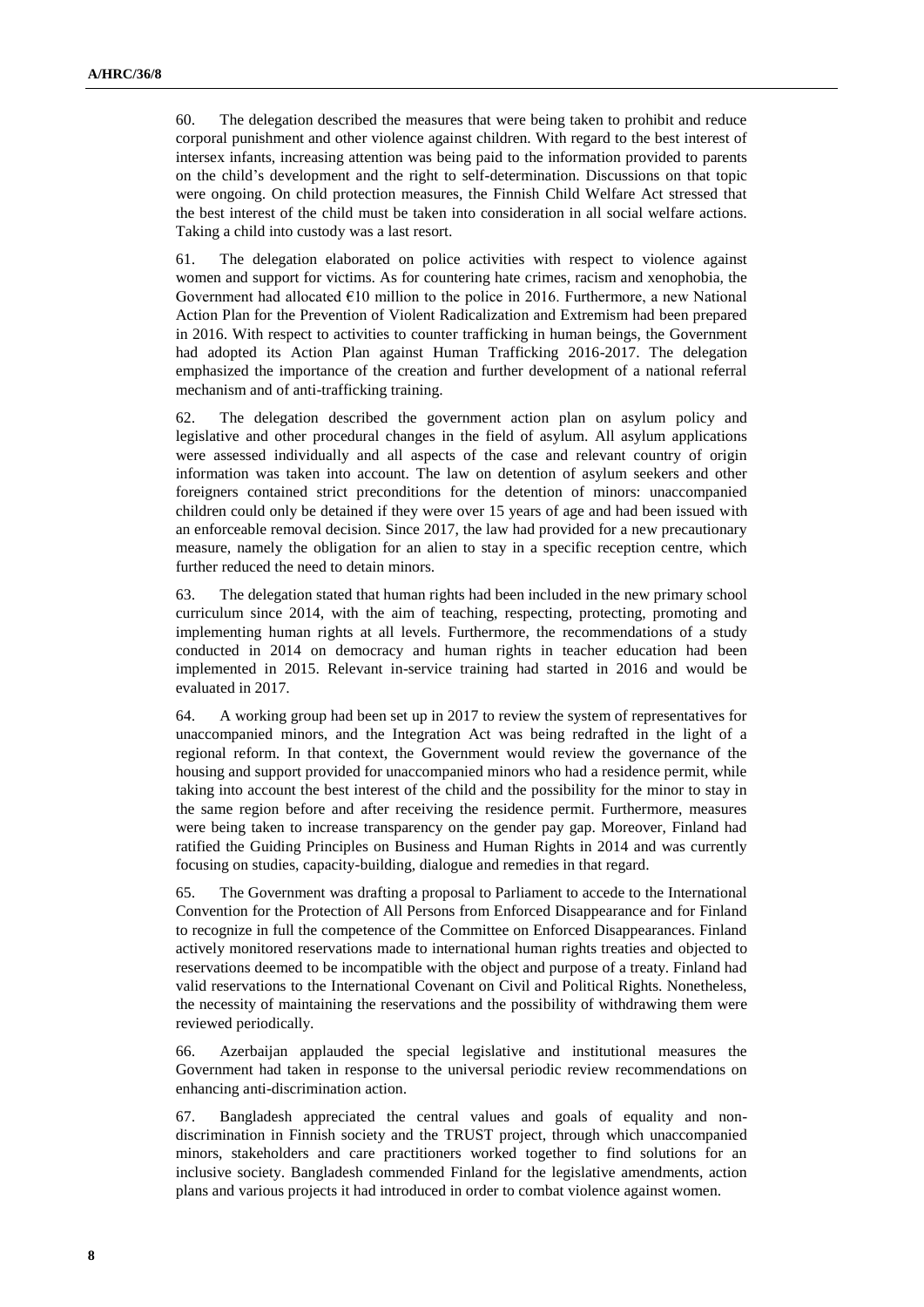68. Bosnia and Herzegovina welcomed steps taken to further enhance a strong foundation for the protection of human rights, in particular the ratification of the Optional Protocol to the International Covenant on Economic, Social and Cultural Rights.

69. Botswana welcomed the Action Plan for Gender Equality and amendments to the legislation on sexual offences. However, it was concerned about the high incidence of domestic violence, challenges in combating trafficking and the persistence of discrimination against persons with disabilities, immigrants and minority groups.

70. Brazil commended Finland for its Non-discrimination Act and the designation of the Parliamentary Ombudsman as the national preventive mechanism against torture. It noted, however, that the Criminal Code continued to define rape according to the degree of violence of the perpetrator.

71. Bulgaria commended Finland for its ratification of the Optional Protocol to the Convention on the Rights of the Child on the sale of children, child prostitution and child pornography and of the Council of Europe Convention on Preventing and Combating Violence against Women and Domestic Violence.

72. Canada commended Finland for its continued commitment to improve respect for human rights and its efforts to strive for the principles of non-discrimination, equal opportunities and transparency.

73. Chile appreciated the 2013 Human Rights Strategy of the Foreign Service of Finland. It was concerned about the lack of progress on the ratification of the ILO Indigenous and Tribal Peoples Convention, 1989 (No. 169), and wished to know whether Finland was considering acceding to that instrument and, if so, how the Sami people would participate in the accession process.

74. China welcomed the commitment of Finland to meeting its targets for development assistance. It noted with concern that the Roma and Sami minorities still faced discrimination in education, employment and housing owing to racism, xenophobia and anti-immigrant sentiment, which was on the rise.

75. Colombia highlighted the high percentage of women in Parliament, Government and among Finnish representatives in the European Parliament. It also highlighted the revision of the Aliens Act, which affected unaccompanied minors and family reunification.

76. Côte d'Ivoire noted the legislative provisions that had been adopted in Finland regarding gender equality and the care of persons with disabilities. Côte d'Ivoire encouraged the Government to strengthen its efforts to guarantee universal human rights in the country, particularly for minorities, migrants and asylum seekers.

77. Cuba highlighted actions taken to comply with the previous review recommendations relating to human rights treaties, such as the ratification by Finland of the Convention on the Rights of Persons with Disabilities. It congratulated Finland on its commitment to exceeding the budget for development, including the funding target of 0.2 per cent of gross national income to the least developed countries.

78. Egypt expressed concern regarding the increase in Finland of hate speech, xenophobia, Islamophobia and racist and aggressive acts, especially against migrants and asylum seekers. It also noted that the increased number of hate crimes might jeopardize social relations.

79. Estonia welcomed the ratification by Finland of several United Nations human rights instruments and of the Istanbul Convention on violence against women, as well as its efforts to tackle discrimination, hate speech and hate crime. It acknowledged the contribution Finland made to international development policy.

80. France welcomed the importance attributed by Finland to human rights and fundamental freedoms, as well as the development of a National Action Plan on Fundamental and Human Rights, in line with previous review recommendations.

81. Georgia noted with appreciation that Finland was a signatory to most international conventions. It welcomed the ratification by Finland of several human rights instruments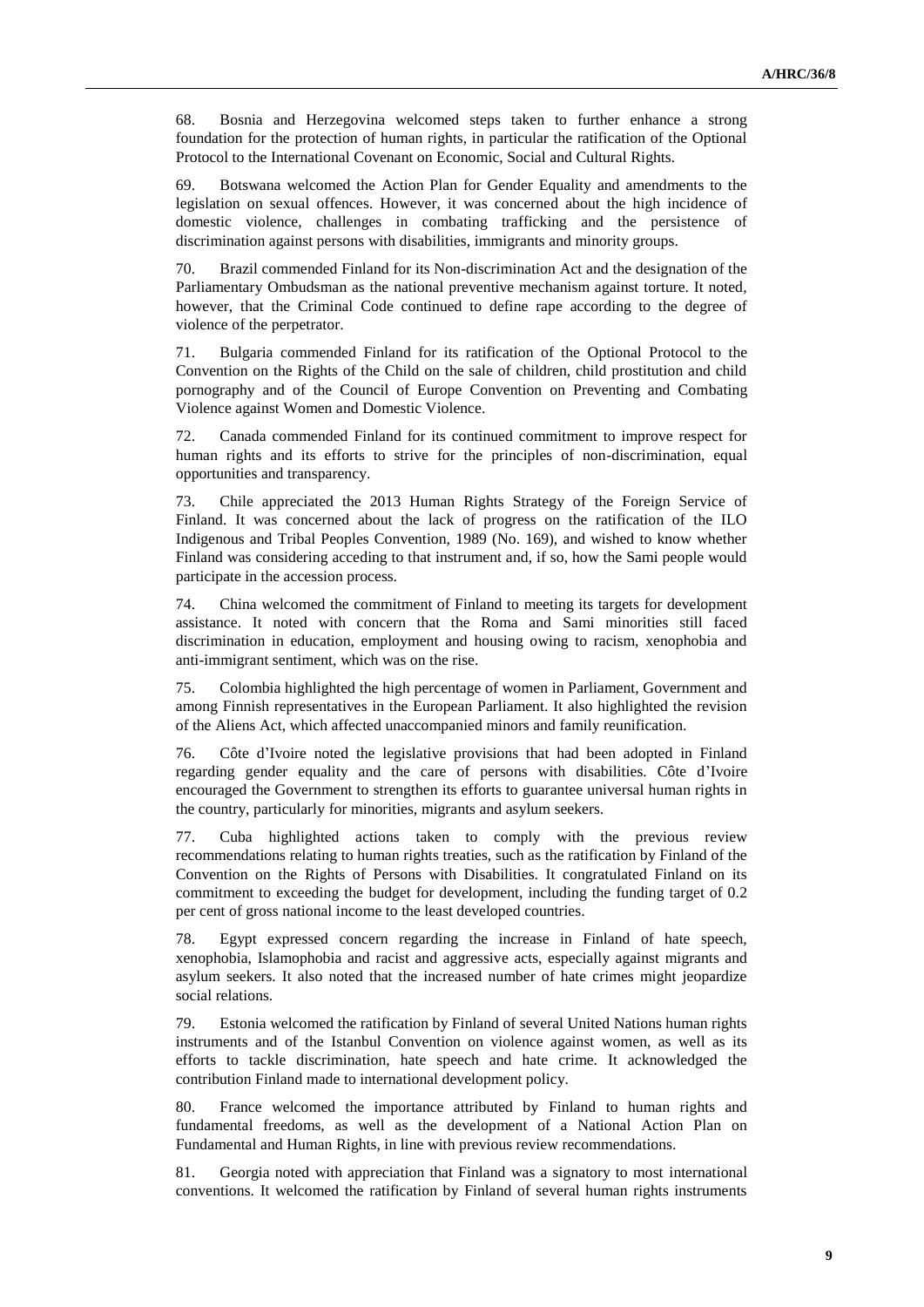since the previous universal periodic review and the adoption of its second National Action Plan on Fundamental and Human Rights.

82. Germany welcomed the positive steps Finland had taken with respect to the recommendations made during the previous review, its commitment to protecting human rights at both the national and international levels and its ratification of several conventions.

83. Greece congratulated Finland on the significant progress it had made in the field of human rights since its second review and encouraged it to continue its efforts to address violence against women and to assist women victims of violence.

84. Guatemala took note of the significant progress achieved by Finland. It was, however, concerned at reports indicating that the new Finnish Forestry Act had eliminated several provisions on the protection of the rights of the Sami people.

85. Honduras welcomed the action Finland had taken to implement the recommendations from the previous review. However, it was concerned that Finland was not yet a party to the International Convention on the Protection of the Rights of All Migrant Workers and Members of Their Families.

86. Hungary commended Finland for the preparation of the second National Action Plan on Fundamental and Human Rights. It was concerned that persons belonging to certain ethnic and religious minorities and persons with disabilities continued to face discrimination.

87. Iceland congratulated Finland for the inclusive preparation process of the national report and welcomed the 2015 revision of the Act on Equality between Women and Men. It noted that Finland had a high percentage of women victims of violence.

88. India welcomed the National Action Plan on Fundamental and Human Rights and appreciated the fact that Finland acknowledged its growing sociopolitical polarization. India encouraged Finland to address the issue of discrimination against persons with disabilities, especially women and girls.

89. Indonesia welcomed the launch of the second National Action Plan on Fundamental and Human Rights and commended Finland for its ratification of the Convention on the Rights of Persons with Disabilities and its establishment of the new Non-Discrimination Act.

90. The Islamic Republic of Iran regretted that Finland had not taken effective measures to eliminate discrimination and violence against women and children, particularly those from ethnic and religious minorities, and noted with concern the legislative changes affecting refugees and migrants.

91. Iraq commended Finland for the high representation of women in Parliament and in Government, as well as among its representatives in the European Parliament. Iraq also commended Finland for the establishment of a national human rights institution.

92. Ireland commended Finland for its progress on human rights since its previous review and for its consistent backing of international human rights institutions, including through significant financial support. Ireland welcomed the amendment of sexual offences legislation since the previous review cycle.

93. Italy commended Finland for its second National Action Plan on Fundamental and Human Rights, its commitment to zero tolerance of hate speech and hate crimes and the measures adopted to prevent and combat violence against women and children.

94. Kazakhstan commended Finland for its commitment to human rights and noted the recent ratification of a number of international human rights instruments, the adoption of the second National Action Plan on Fundamental and Human Rights, and the efforts of Finland to enhance its anti-discrimination action.

95. The delegation of Finland provided additional details on the steps it was taking to counter hate speech and hate crime, noting that the police had established a new specialist unit to investigate hate crimes on the Internet and other networks.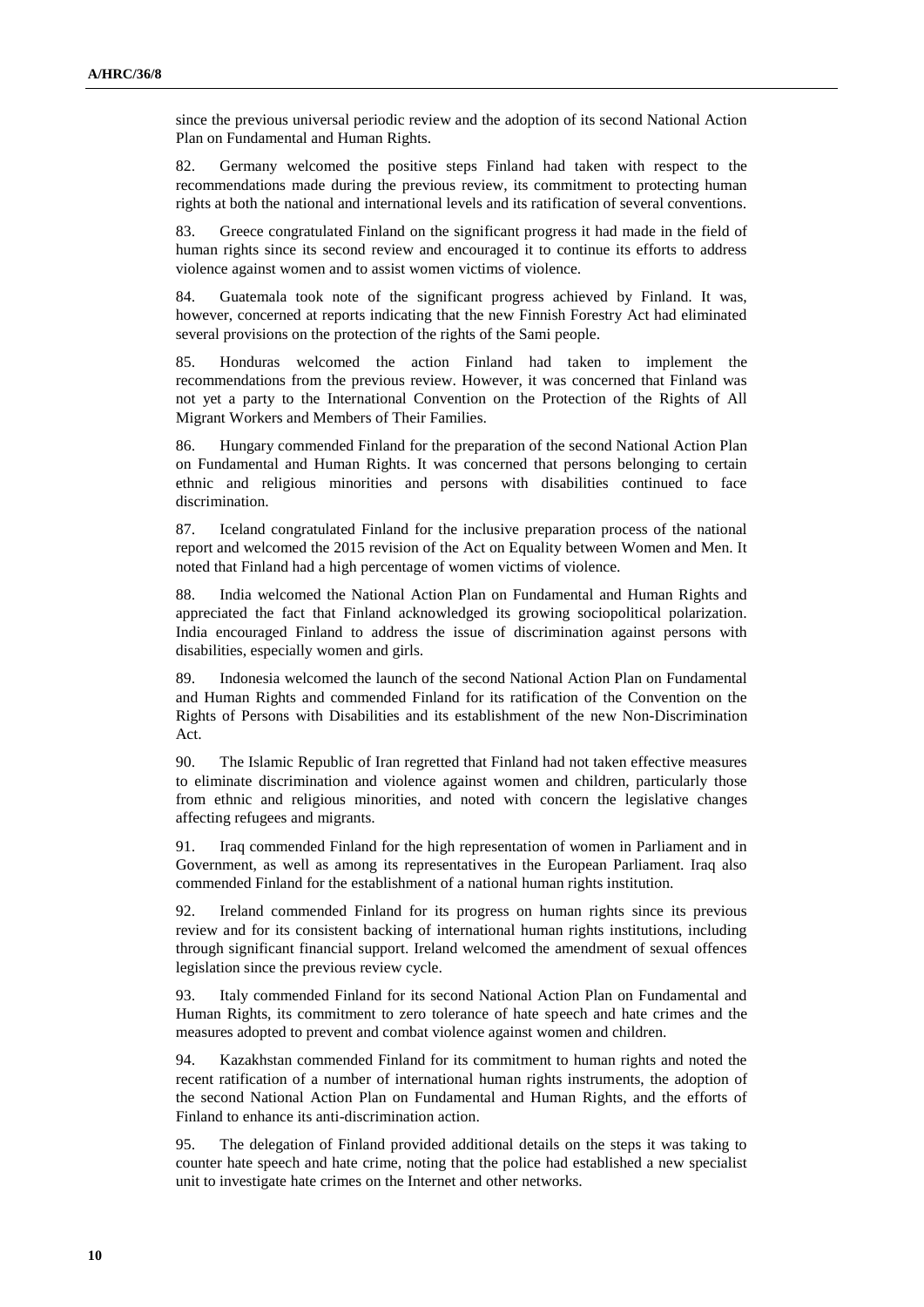96. Finland emphasized that the Act on Equality between Women and Men prohibited gender-based discrimination, including discrimination based on pregnancy or family leave. The Government had appointed a working group in 2017 to address inequality issues. Further information was provided on the Government's basic income experiment, healthand social-care reform, key projects and the Government programme for young people who were not in employment, education or training.

97. The delegation explained that Finland respected the principle of non-refoulement and provided international protection to those in need. As for the asylum process, case officers were trained to conduct interviews in a child-sensitive manner and followed specific guidelines to that end. The asylum authority had also designated a case officer who was specialized in the assessment of the best interest of the child.

98. The delegation elaborated on the stipulations concerning accessibility of public and private buildings and transport for persons with disabilities, including the government decree concerning accessibility of buildings. The Land Use and Building Act provided that a building and its surroundings must, insofar as its use required, be suitable for people whose capacity to move or function was limited. One of the objectives of the Finnish transport policy was to mainstream accessibility into different forms of transport.

99. The head of the delegation concluded by expressing gratitude for the frank and open debate and explained that the government network of contact persons for fundamental and human rights would review the recommendations received, respond to them and follow-up on their implementation. Finnish civil society would be invited to engage in the process, including by identifying priority recommendations and with regard to follow-up. She reiterated her country's strong support for and commitment to the universal periodic review process.

## **II. Conclusions and/or recommendations**

100. **The following recommendations will be examined by Finland, which will provide responses in due time, but no later than the thirty-sixth session of the Human Rights Council:**

100.1 **Withdraw its reservation to the International Covenant on Civil and Political Rights (South Africa) (Portugal);**

100.2 **Ratify the International Convention on the Protection of the Rights of All Migrant Workers and Members of Their Families (Philippines) (Egypt) (Honduras);**

100.3 **Promptly ratify the International Convention on the Protection of the Rights of All Migrant Workers and Members of Their Families and the ILO Indigenous and Tribal Peoples Convention, 1989 (No. 169) (Guatemala);**

100.4 **Consider ratifying the International Convention on the Protection of the Rights of All Migrant Workers and Members of Their Families (Mozambique) (Chile);**

100.5 **Consider ways forward for the ratification of the International Convention on the Protection of the Rights of All Migrant Workers and Members of Their Families (Indonesia);**

100.6 **Continue to consider acceding to the International Convention on the Protection of the Rights of All Migrant Workers and Members of Their Families and recognize the competence of its committee (Uruguay);**

100.7 **Ratify the International Convention for the Protection of All Persons from Enforced Disappearance, recognizing in full the competence of the associated Committee (Portugal);**

100.8 **Speed up the process of accession to the International Convention for the Protection of All Persons from Enforced Disappearance (Mozambique);**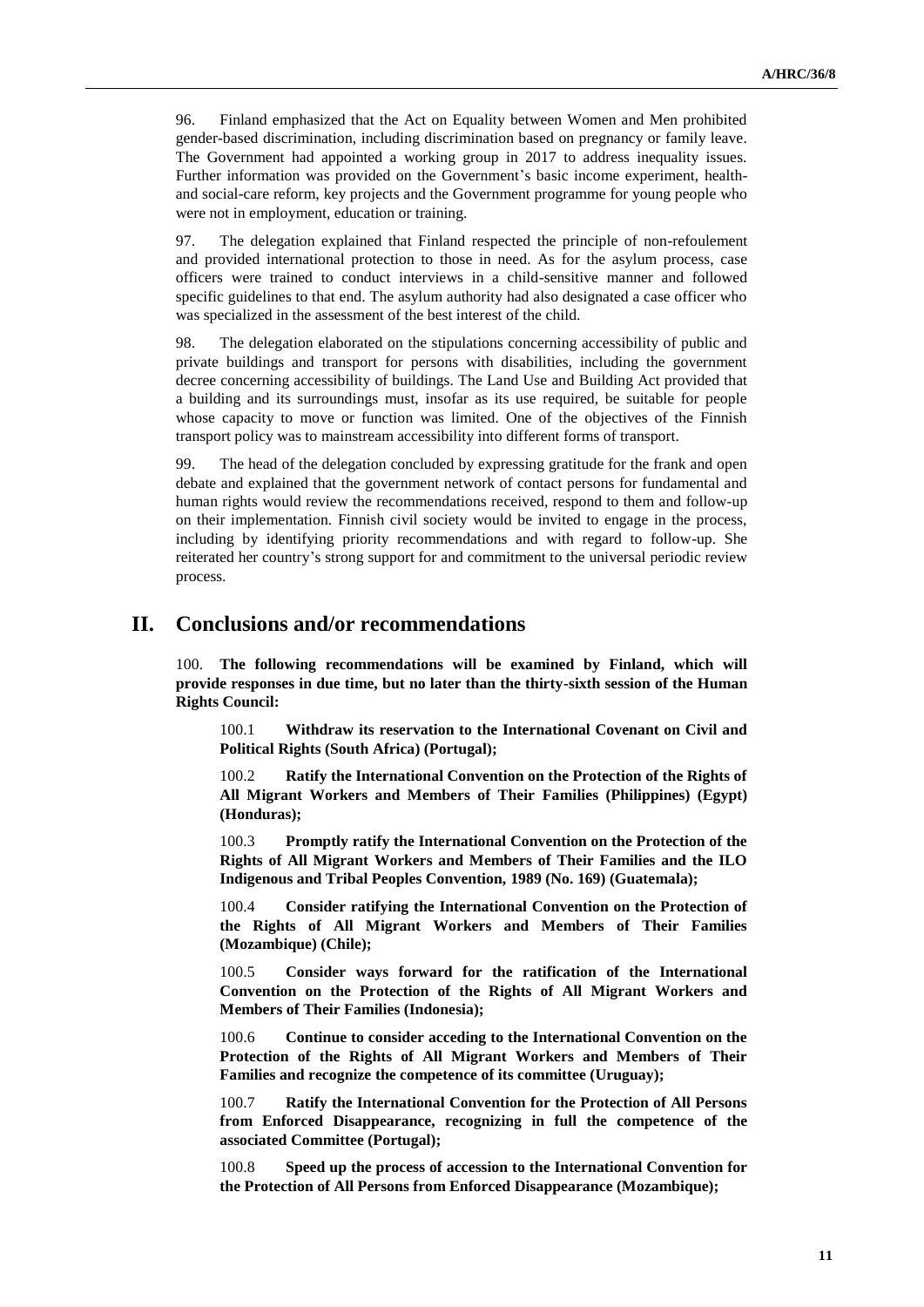100.9 **Continue with its efforts to ratify the International Convention for the Protection of All Persons from Enforced Disappearance (Argentina);**

100.10 **Ratify the International Convention for the Protection of All Persons from Enforced Disappearance (Bosnia and Herzegovina) (France) (Montenegro) (Italy);**

100.11 **Finalize efforts aimed at acceding to the International Convention for the Protection of All Persons from Enforced Disappearance and thus the full recognition of the competence of the Committee on Enforced Disappearances (Ukraine);**

100.12 **In accordance with the commitment made after the universal periodic review of 2012, ratify the International Convention for the Protection of All Persons from Enforced Disappearance; the ILO Indigenous and Tribal Peoples Convention 1989, (No. 169); and the International Convention on the Protection of the Rights of All Migrant Workers and Members of Their Families (Bolivarian Republic of Venezuela);**

100.13 **Ratify the Convention on the Non-Applicability of Statutory Limitations to War Crimes and Crimes against Humanity (Armenia);**

100.14 **Ratify the International Labour Organization Indigenous and Tribal Peoples Convention, 1989 (No. 169) (Mexico);**

100.15 **Engage the Sami people in the ratification process of the ILO Indigenous and Tribal Peoples Convention, 1989 (No. 169) (Norway);**

100.16 **Consider ratifying the International Labour Organization Indigenous and Tribal Peoples Convention, 1989 (No. 169) (Peru);**

100.17 **Adopt an open, merit-based selection process when selecting national candidates for United Nations treaty body elections (United Kingdom of Great Britain and Northern Ireland);**

100.18 **Continue its efforts in the implementation of accepted recommendations from the second cycle and consider sharing good practices in that regard (Ireland);**

100.19 **Continue its efforts to further improve its relevant legal and administrative frameworks and policies, in conformity with its international commitments (Hungary);**

100.20 **Consider defining rape as a sexual violation in the Criminal Code, irrespective of the degree of violence used or threatened by the perpetrator (Namibia);**

100.21 **Amend the Criminal Code to no longer define rape according to the degree of violence used by the perpetrator but rather the lack of consent of the victim (Portugal);**

100.22 **Reform the Criminal Code to define rape as a sexual violation, irrespective of the degree of violence used or threatened by the perpetrator (Australia);**

100.23 **Continue strengthening national laws on offences related to violence against women and girls (Botswana);**

100.24 **Amend the appropriate legislation in order to ensure that the definition of rape covers all cases of non-consensual sexual acts (Brazil);**

100.25 **Provide its existing and new national institutions and bodies for the advancement of women and gender equality with adequate human, technical and budgetary resources (Timor-Leste);**

100.26 **Establish a national institution for the advancement of women in accordance with the provisions of the Beijing Platform for Action (Honduras);**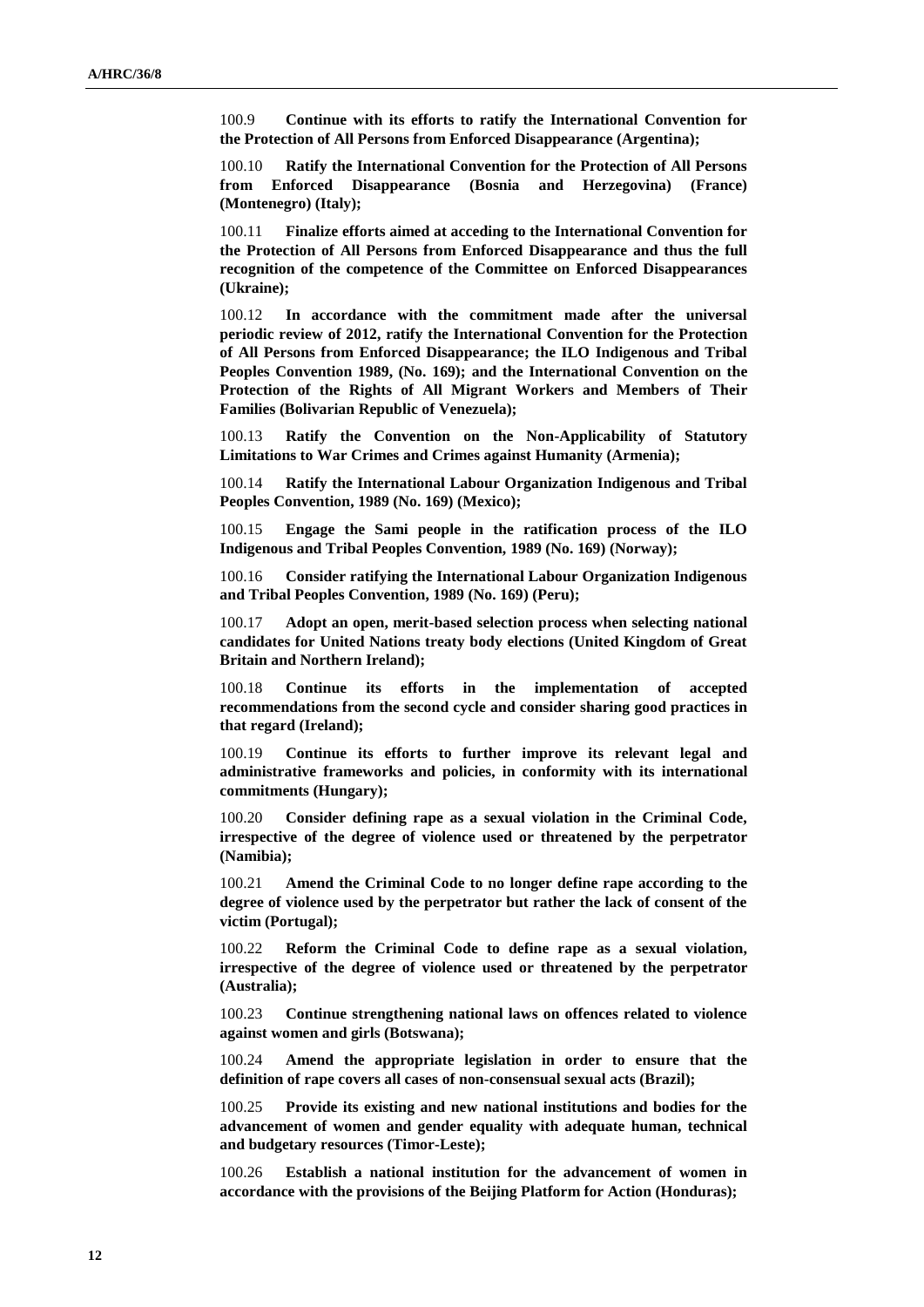100.27 **Further strengthen its national human rights institutions, especially in the form of greater resource allocation (Pakistan);**

100.28 **Provide the national human rights institution with sufficient resources to carry out its mandate effectively and independently, including the promotion and protection of economic, social and cultural rights (Guatemala);**

100.29 **Ensure that the Non-Discrimination Ombudsman has the necessary information and resources to make decisions related to mandatory deportations, and can ensure that these are carried out respecting the rights of those concerned (Mexico);**

100.30 **Further assist the efforts carried out by the new Non-Discrimination Ombudsman in providing legal protection and remedies against all forms of discrimination (Indonesia);**

100.31 **Continue allocating adequate financial and human resources to effectively implement its national action plan on human rights (Philippines);**

100.32 **Mobilize adequate resources to complete its second National Action Plan on Fundamental and Human Rights (Canada);**

100.33 **Sustain and create new platforms for human rights education (Bosnia and Herzegovina);**

100.34 **Provide sufficient resources to continue with systematic human rights education and training of teachers at all levels of national education (Slovenia);**

100.35 **Strengthen and enhance existing laws countering different forms of discrimination, racism and xenophobia (Lebanon);**

100.36 **Enhance efforts aimed at the elimination of racism, racial discrimination, xenophobia and related intolerance by adopting a long-term systematic response to these scourges (South Africa);**

100.37 **Continue its efforts to combat all forms of discrimination and promote equality (Azerbaijan);**

100.38 **Continue its efforts and improve its legal and institutional frameworks for protection against discrimination by ensuring the same level of protection for all grounds of discrimination (State of Palestine);**

100.39 **Consider improving its legal and institutional frameworks for protection against discrimination by ensuring the same level of protection for all grounds of discrimination (Albania);**

100.40 **Step up efforts to improve its legal and institutional frameworks for protection against discrimination (Bulgaria);**

100.41 **Make further efforts to ensure equal protection from discrimination (Hungary);**

100.42 **Adopt a long-term and comprehensive framework to tackle discrimination, racism and xenophobia, focusing both on prevention and on combating human rights violations (Brazil);**

100.43 **Improve access to effective legal remedies for victims of discrimination (Slovenia);**

100.44 **Ensure implementation of comprehensive legislative reform that guarantees the same level of protection for all grounds of discrimination, in particular discrimination on the grounds of sexual orientation and gender identity (Montenegro);**

100.45 **Continue its efforts in the field of combating and eliminating discrimination on the grounds of sexual orientation and gender identity, inter alia, by implementing comprehensive legislative reform that guarantees equal protection from discrimination on all grounds (Albania);**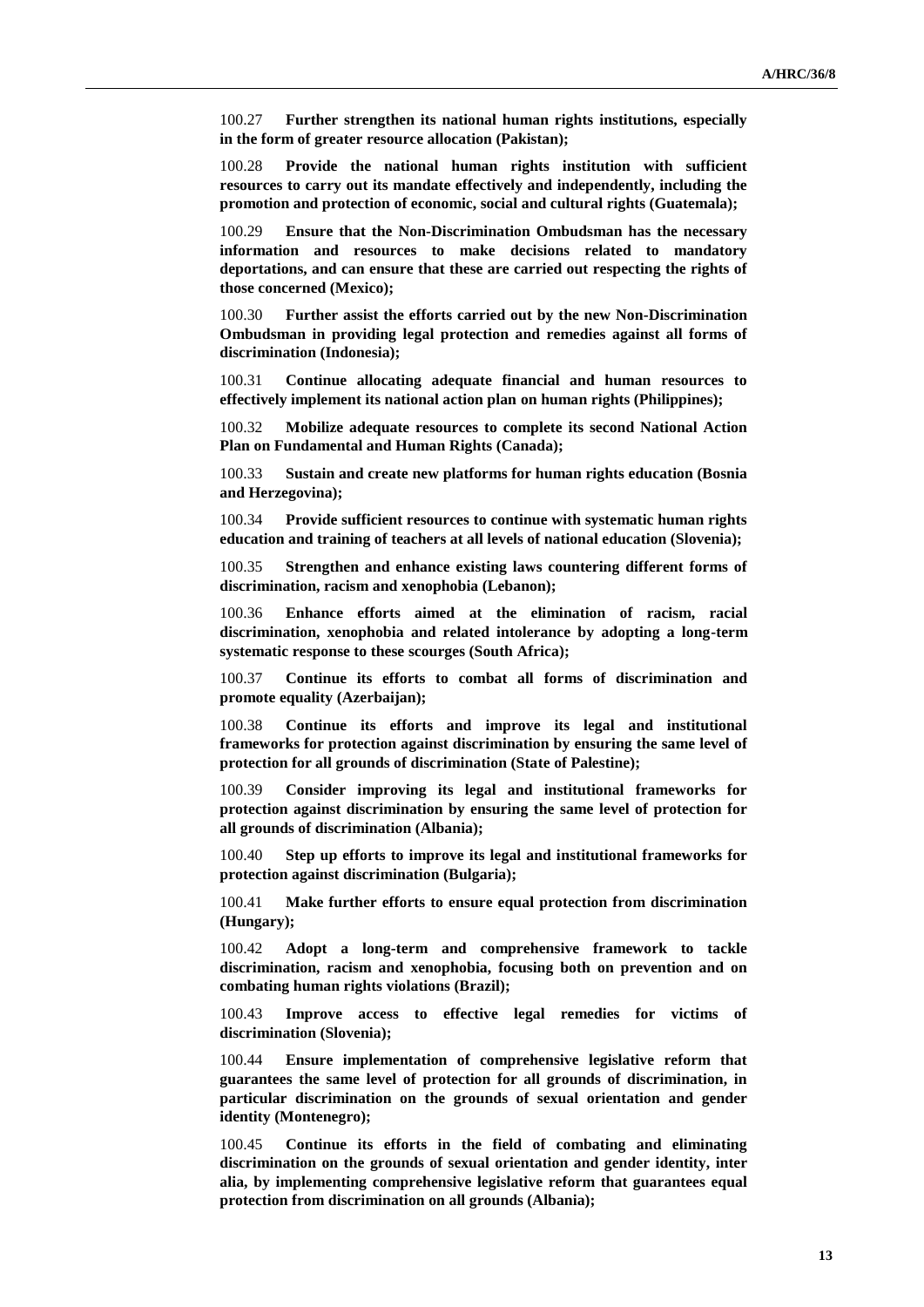100.46 **Eliminate, in the case of transsexuals, the requirement of sterilization, medical treatment and a mental health diagnosis in order to complete the process of legal recognition of gender identity (Mexico);**

100.47 **Amend the current Act on the Legal Recognition of the Gender of Transsexuals by abolishing the need for sterilization or infertility as a requirement for a person's legal recognition of their gender identity (Netherlands);**

100.48 **Eliminate sterilization as a necessary criterion for the recognition of the gender of transgender persons (Portugal);**

100.49. **Remove the current norm for mandatory sterility to officially register gender reassignment (Spain);**

100.50 **Revise the Trans Act (on the Legal Recognition of the Gender of Transsexuals) by abolishing the need for sterilization, other medical treatment and a mental health diagnosis as requirements for a person's legal recognition of their gender identity and ensure that medical procedures performed on intersex infants and children take into account the best interest of the child (Sweden);**

100.51 **Reform legislation to remove the requirement of infertility or sterilization as a condition for the legal recognition of gender reassignment (Australia);**

100.52 **Remove the requirement of infertility or sterilization before an individual may change their gender on legal documents (Canada);**

100.53 **Amend its laws to remove the requirement for sterilization or infertility before recognition of the gender of transsexual persons and further, consider moving to a process allowing persons to self-declare their gender identity (Ireland);**

100.54 **Strengthen prevention and awareness-raising programmes to address xenophobia and violent extremism at the national and subregional levels (Philippines);**

100.55 **Take measures against xenophobia and Islamophobia**. **Improve the implementation of the existing legal framework for combating racism (Turkey);**

100.56 **Take further steps to eliminate discrimination, racism and xenophobia in the country (Uzbekistan);**

100.57 **Continue strengthening measures against racism, xenophobia and Islamophobia, as well as discrimination against migrants (Chile);**

100.58 **Further combat racial discrimination and xenophobia, and effectively reduce the number of cases of hate crime (China);**

100.59 **Take effective and rapid steps through the enactment of legislation to combat hate speech, Islamophobia and aggressive racist acts, which are increasingly prevalent in society, and ensure their effects are addressed in the long term (Egypt);**

100.60 **Consider improving the implementation of the legal framework for combating racism (Namibia);**

100.61 **Adopt appropriate legislative and policy measures to adjust its legal system and combat and eradicate all forms of discrimination, racism and xenophobia (Honduras);**

100.62 **Continue to introduce effective measures to combat all forms of discrimination, hate speech and hate crime, both online and offline, and ensure that such crimes are effectively investigated (Estonia);**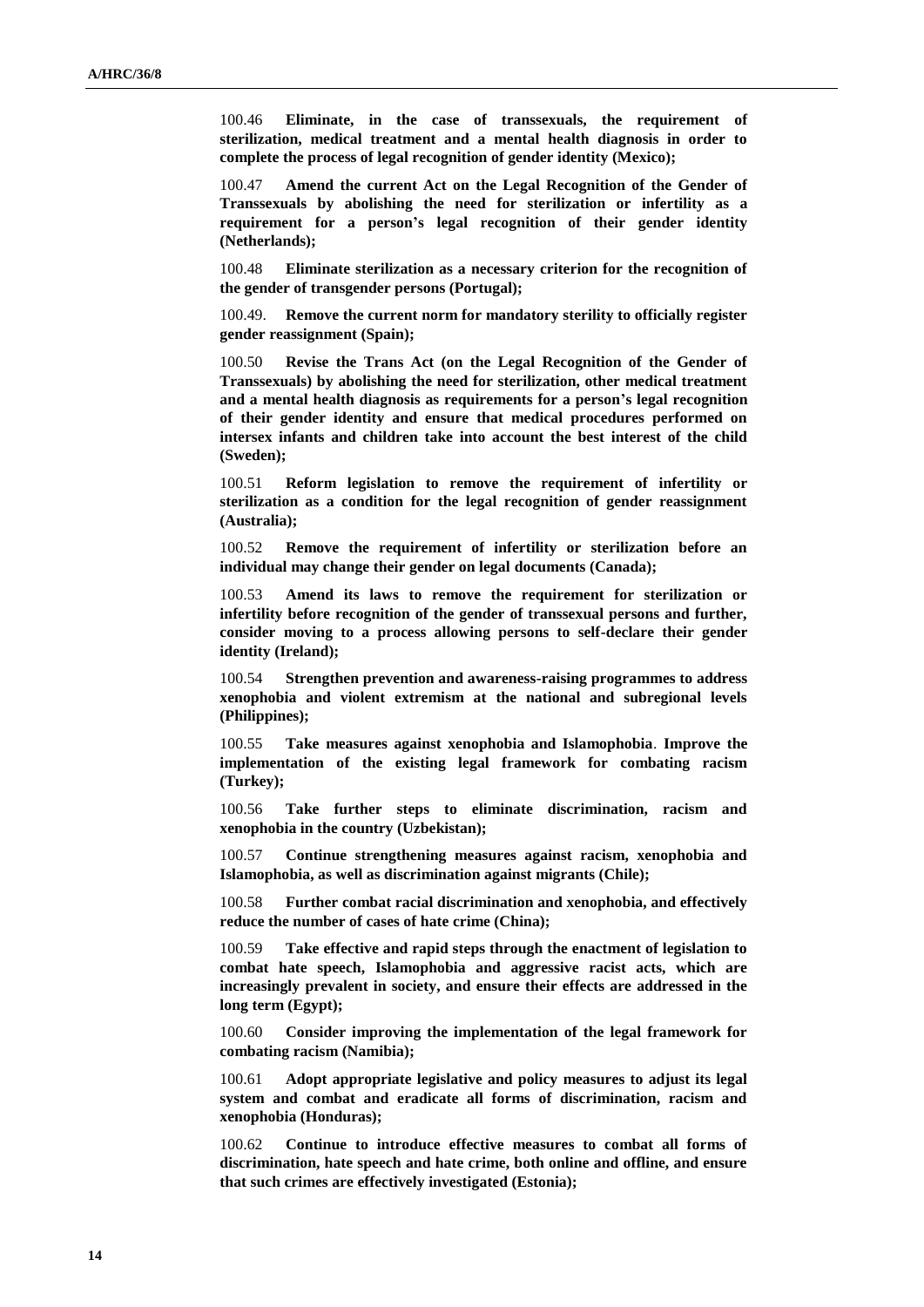100.63 **Enhance efforts to curb hate crimes against certain religious communities, ethnic groups and other minorities including indigenous people (India);**

100.64 **Strengthen measures to prevent hate speech and harassment against minority groups and persons with disabilities, in line with the National Action Plan for the Prevention of Violent Radicalization and Extremism (Indonesia);**

100.65 **Ensure that the law enforcement, security and judicial authorities have the necessary knowledge and skills to address hate crimes against immigrants, asylum seekers and refugees by providing mandatory training and guidelines, and amend laws specific to hate crime and hate speech (Islamic Republic of Iran);**

100.66 **Intensify efforts to prevent and combat discrimination against persons with immigration backgrounds (Turkey);**

100.67 **Continue to reinforce the measures of fight against xenophobia, racism and intolerance with regard to migrants and asylum seekers (Angola);**

100.68 **Strengthen measures aimed at fighting against discrimination, racism and xenophobia in the country, especially concerning migrants and asylum seekers (Côte d'Ivoire);**

100.69 **Strengthen efforts to restrict outbreaks of racism and xenophobia, especially manifestations of racism on the Internet (Italy);**

100.70 **Strengthen the fight against xenophobia on social networks and the Internet (Algeria);**

100.71 **Take more effective measures in order to fight, and even to eradicate, crimes and hate speech against minorities, focusing on prevention and following-up these acts (Côte d'Ivoire);**

100.72 **Prevent hate speech on the Internet and intensify the fight against hate crime through the implementation of the National Action Plan on Fundamental and Human Rights and other measures (Cuba);**

100.73 **Take an effective stand against hate speech and aggressive attitudes that are becoming increasingly mainstream (Islamic Republic of Iran);**

100.74 **Ensure that its policies, legislation, regulations and enforcement measures effectively serve to prevent and address the heightened risk of business involvement in abuses in conflict situations, which include situations of foreign occupation (State of Palestine);**

100.75 **Consider including in its next universal periodic review report information on measures it has taken to analyse potential risk factors of atrocity crimes, including through utilization of the Framework of Analysis for Atrocity Crimes (Rwanda);**

100.76 **Increase State funding for shelter services for victims of violence and especially minorities and vulnerable groups (Islamic Republic of Iran);**

100.77 **Develop a comprehensive and coordinated programme to fight human trafficking, adopt effective measures to prevent and eradicate human trafficking and organize specialized training for law enforcement and immigration officials and other State officials who enter into contact with victims of human trafficking on issues relating to the identification of victims, the conduct of investigations, criminal prosecutions and punishment of perpetrators (Russian Federation);**

100.78 **Continue efforts to combat trafficking in human beings and take effective measures to prevent and eradicate human trafficking and adopt procedures for the determination of the best interests of child victims of trafficking (Turkey);**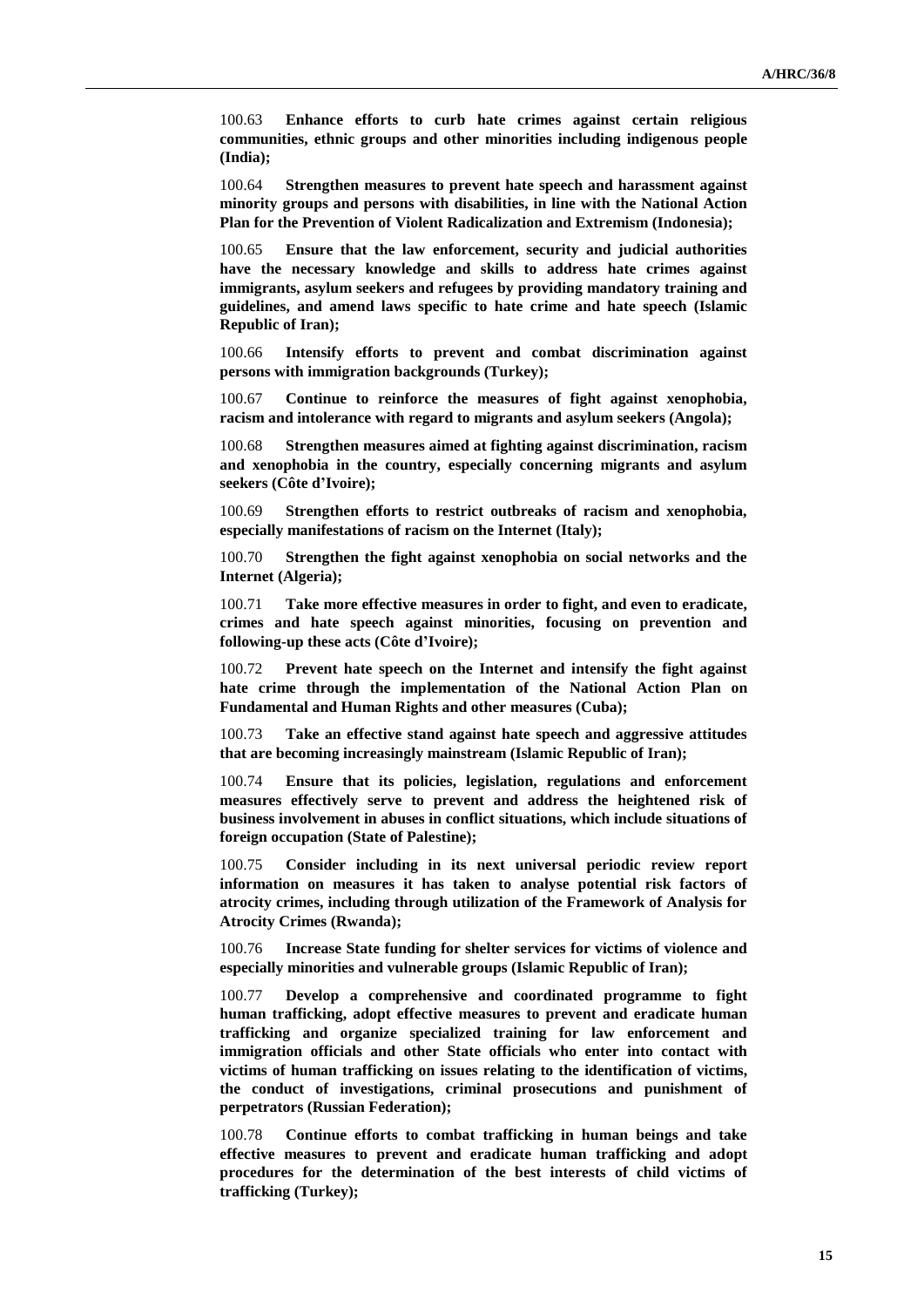100.79 **Develop clear guidelines on how to identify and protect victims of trafficking in persons (United States of America);**

100.80 **Effectively monitor and evaluate the 2016-2017 National Action Plan against Human Trafficking and provide an update in a subsequent universal periodic review report (United Kingdom of Great Britain and Northern Ireland);**

100.81 **Ensure the full implementation of the National Action Plan against Human Trafficking as a means of ensuring the promotion and protection of victims of trafficking (Botswana);**

100.82 **Continue strengthening measures of fighting against domestic violence and human trafficking, including by increasing the number and geographic coverage of reception centres for families and victims (Chile);**

100.83 **Seek to adopt procedures for the determination of the best interests of child victims of trafficking and children of victims, including with a view to strengthening the identification of victims of trafficking, especially women and children (Bulgaria);**

100.84 **Release prisoners detained as conscientious objectors to military service and ensure that civilian alternatives to military service are not punitive or discriminatory and remain under civilian control (Uruguay);**

100.85 **Continue efforts to guarantee the representation in political and public life of women belonging to disadvantaged groups like women with disabilities, ethnic minorities, Roma people and migrants (Colombia);**

100.86 **Provide protection for the family as a natural and basic unit of society (Egypt);**

100.87 **Continue with its structural reforms in social welfare and health care with a focus on protecting the rights of women, children and vulnerable groups (Pakistan);**

100.88 **Redouble its efforts to implement the principle of equal pay for work of equal value, including through the further development of the Equal Pay Programme (South Africa);**

100.89 **Eliminate the persistent wage gap for labour between women and men by eliminating the significant segregation between the genders on the labour market (Russian Federation);**

100.90 **Continue to narrow wage disparities between men and women in line with the country's Equal Pay Programme for 2016-2019 (Sri Lanka);**

100.91 **Effectively provide for the application of laws prohibiting wage discrimination for equal work between men and women (Uzbekistan);**

100.92 **Adopt suitable legislation to combat and punish discrimination on the basis of pregnancy and family leave in the labour market, which provides for reparation for victims (Bolivarian Republic of Venezuela);**

100.93 **Take further measures to address discrimination against non-native Finnish citizens in the area of employment, particularly by reducing the wage gap between immigrants and native Finns (Serbia);**

100.94 **Take efforts to strengthen the education system through the provision of mandatory training on human rights education (Maldives);**

100.95 **Continue the action aimed at the promotion of gender equality in all public and private activities (Angola);**

100.96 **Continue to enhance the protection and the rights of women and children (Bosnia and Herzegovina);**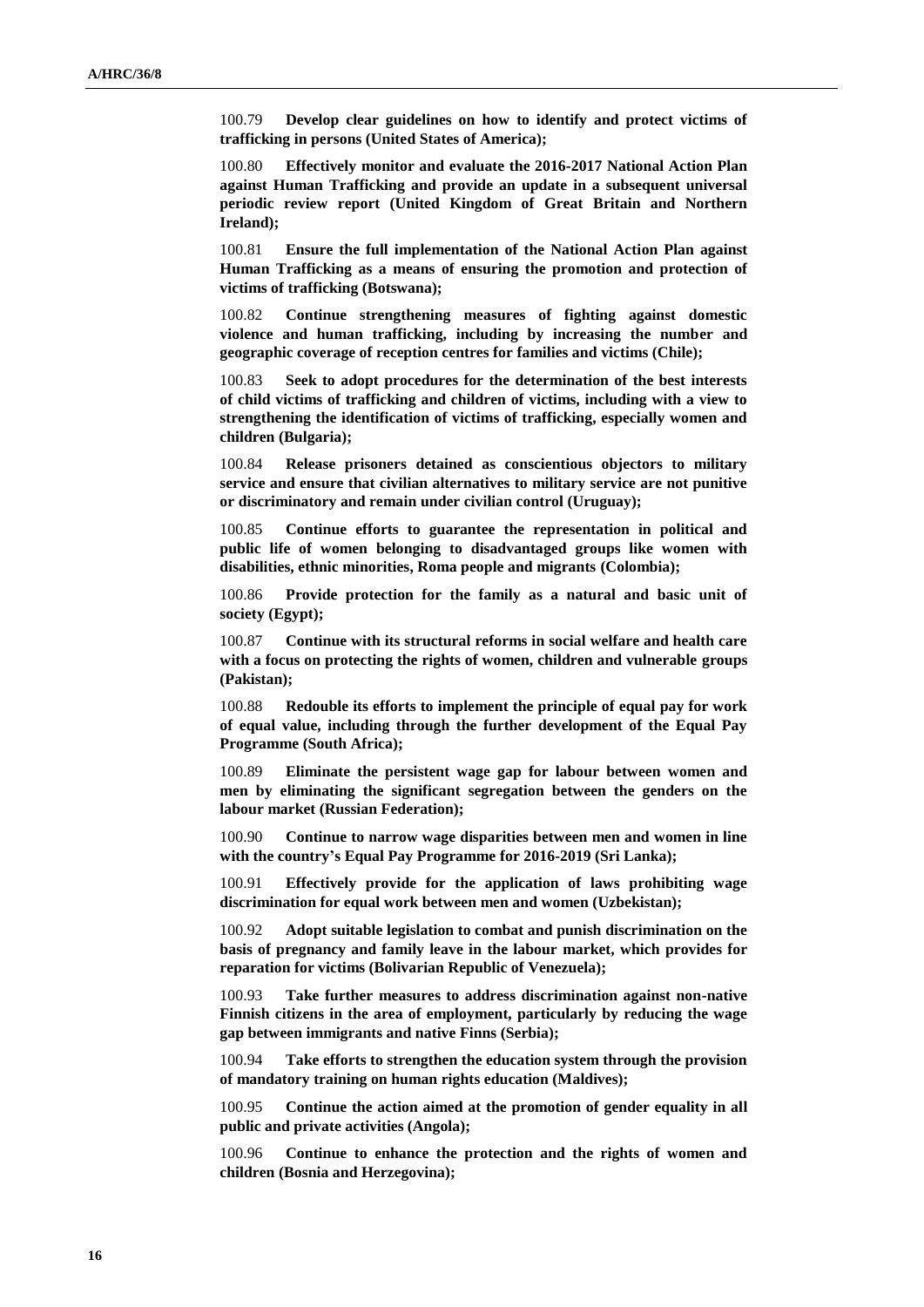100.97 **Conduct public awareness campaigns in the media to fight against drug consumption, abusive consumption of alcohol and suicide among young women and girls (Algeria);**

100.98 **Exert more efforts aiming at the elimination of all forms of discrimination against women, particularly in the labour market (Libya);**

100.99 **Continue the work accomplished to prevent gender-based discrimination, promote equality between women and men and thus improve women's condition, particularly in working life (Cuba);**

100.100 **Continue its good efforts to address violence against women (Lithuania);**

100.101 **Ensure proper implementation of policies directed towards combating violence against women, including the recommendations made by the Committee on the Elimination of Discrimination against Women regarding sexual violence (Republic of Moldova);**

100.102 **Establish a specific action plan to combat gender-based violence with a special system of prevention for this type of violence and also broaden the network of assistance for victims of sexual violence or gender-based violence (Spain);**

100.103 **Promote gender equality and further combat violence against women (China);**

100.104 **Take further measures aimed at eradicating violence against women (Georgia);**

100.105 **Ensure the implementation of measures aimed at combating violence against women (Iceland);**

100.106 **Strengthen efforts to prevent violence against women (Iraq);**

100.107 **Continue its efforts aimed at eliminating discrimination and preventing violence against women and children, as well as taking further measures, with a longer-term strategy, aimed at protecting women's rights (Iceland);**

100.108 **Prepare a national plan with allocated targets to combat violence and discrimination against women and provide access and financial aid to support services, and strengthen cooperation between different government agencies (Islamic Republic of Iran);**

100.109 **Increase its funding to actors engaged in combating violence and sexual abuse of women (Sweden);**

100.110 **Implement new measures to ensure victims of rape seek redress, and modify the law to ensure the penalties for rape are more severe (Sierra Leone);**

100.111 **Carry out a review of criteria for prosecuting cases of rape and sexual assault, to ensure that lack of consent, not only the use of force, is given adequate consideration when bringing cases for prosecution (United Kingdom of Great Britain and Northern Ireland);**

100.112 **Consolidate support services for women victims of violence (Republic of Moldova);**

100.113 **Provide adequate support services to protect victims of domestic and sexual violence (Turkey);**

100.114 **Continue its efforts to implement the Istanbul Convention by ensuring that it has a sufficient budget, increase the number of shelters for women and children victims of violence, strengthen penalties for rape, improve the training of professionals for better reception of victims and better processing of their complaints (France);**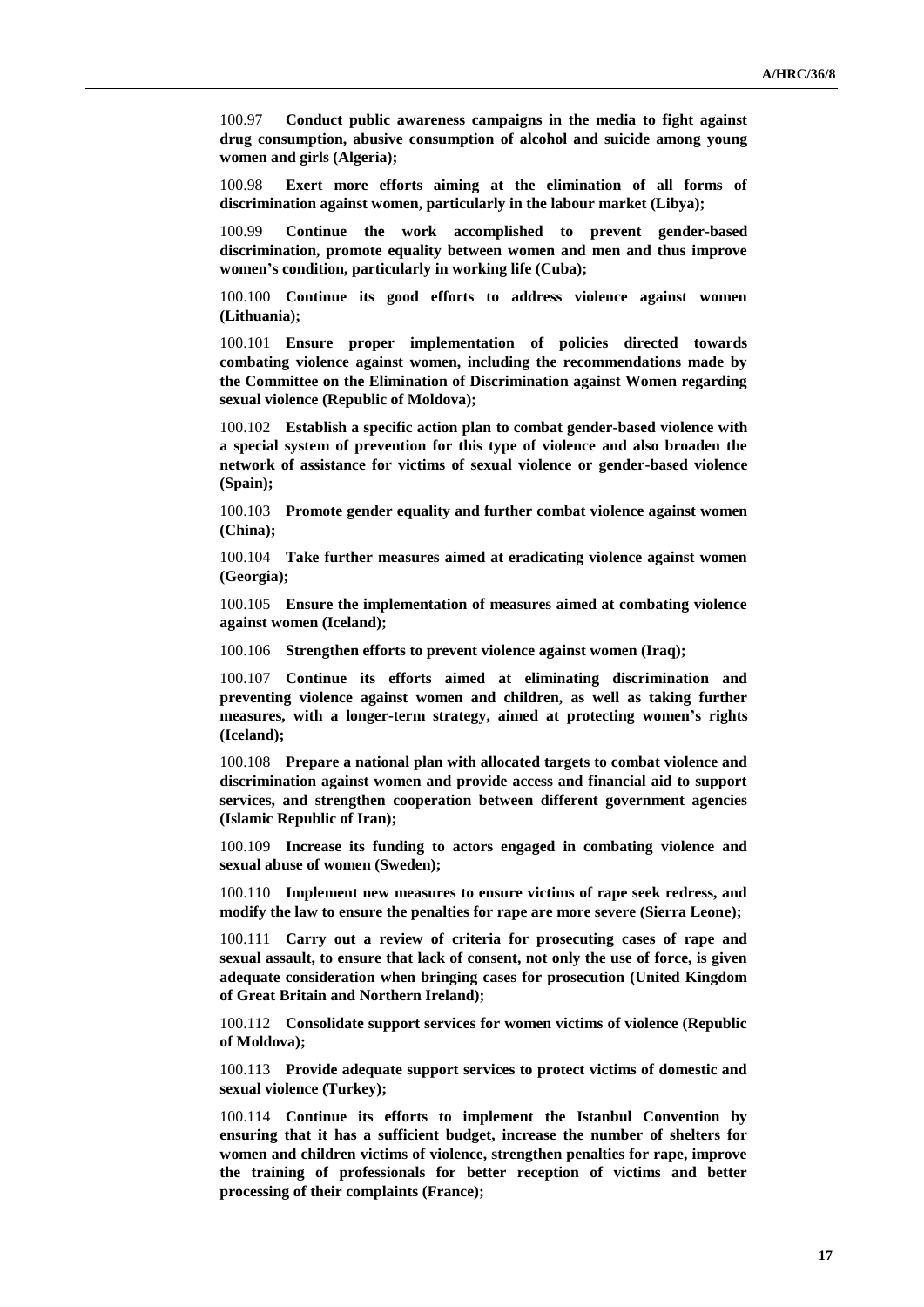100.115 **Implement the Council of Europe Convention on Preventing and Combating Violence against Women and Domestic Violence in order to provide improved protection and assistance to women and children that have become victims of violence (Germany);**

100.116 **Strengthen the measures to combat violence against women as well as support victims and survivors of such violence (India);**

100.117 **Further continue its efforts to combat domestic violence and intensify the implementation of the Government Action Plan for Gender Equality (Mongolia);**

100.118 **Allocate sufficient resources in order to ensure full implementation of the Council of Europe Convention on Preventing and Combating Violence against Women and Domestic Violence (Netherlands);**

100.119 **Provide further support assistance services to better protect victims of domestic violence (Sierra Leone);**

100.120 **Establish a national action plan to address domestic and family violence (Australia);**

100.121 **Establish a national coordination unit and provide adequate resources and other support for the implementation of the Council of Europe Convention on Preventing and Combating Violence against Women and Domestic Violence (Canada);**

100.122 **Take further measures to address violence against women, including domestic and sexual violence, especially in the field of prevention (Estonia);**

100.123 **Take all the necessary measures to put an end to violence committed against women and children (Libya);**

100.124 **Reinforce the measures to protect the rights of the child (Georgia);**

100.125 **Provide training on the rights of the child to public officials and civil servants (Timor-Leste);**

100.126 **Bring its legislation on the rights of children during the asylum procedure in line with the Convention on the Rights of the Child (France);**

100.127 **Establish additional standards to guarantee the swift and appropriate appointment of guardians to unaccompanied minors (Portugal);**

100.128 **In cases when the Finnish authorities decide that the separation of children from their natural family is necessary for the best interests of the child, adopt that measure according to a decision taken by a judicial authority, as required by the provisions of article 9 of the Convention on the Rights of the Child (Romania);**

100.129 **Expedite the necessary legislative reforms to facilitate the reunification of children with their families (Colombia);**

100.130 **Provide training in the area of the rights of the child for State officials and civil servants at all levels, in particular to prevent cases of the unjustified removal of children from their families (Russian Federation);**

100.131 **Ensure full implementation of laws prohibiting corporal punishment in all settings, including through campaigns to raise awareness among adults and children, as well as the promotion of positive and non-violent forms of discipline that do not affect the upbringing of children (Uruguay);**

100.132 **Review national laws to prohibit the detention of minors (Portugal);**

100.133 **Adopt measures to hold juvenile and adult offenders separately (Russian Federation);**

100.134 **Take measures to separate juvenile detainees from adults in all places of detention (Algeria);**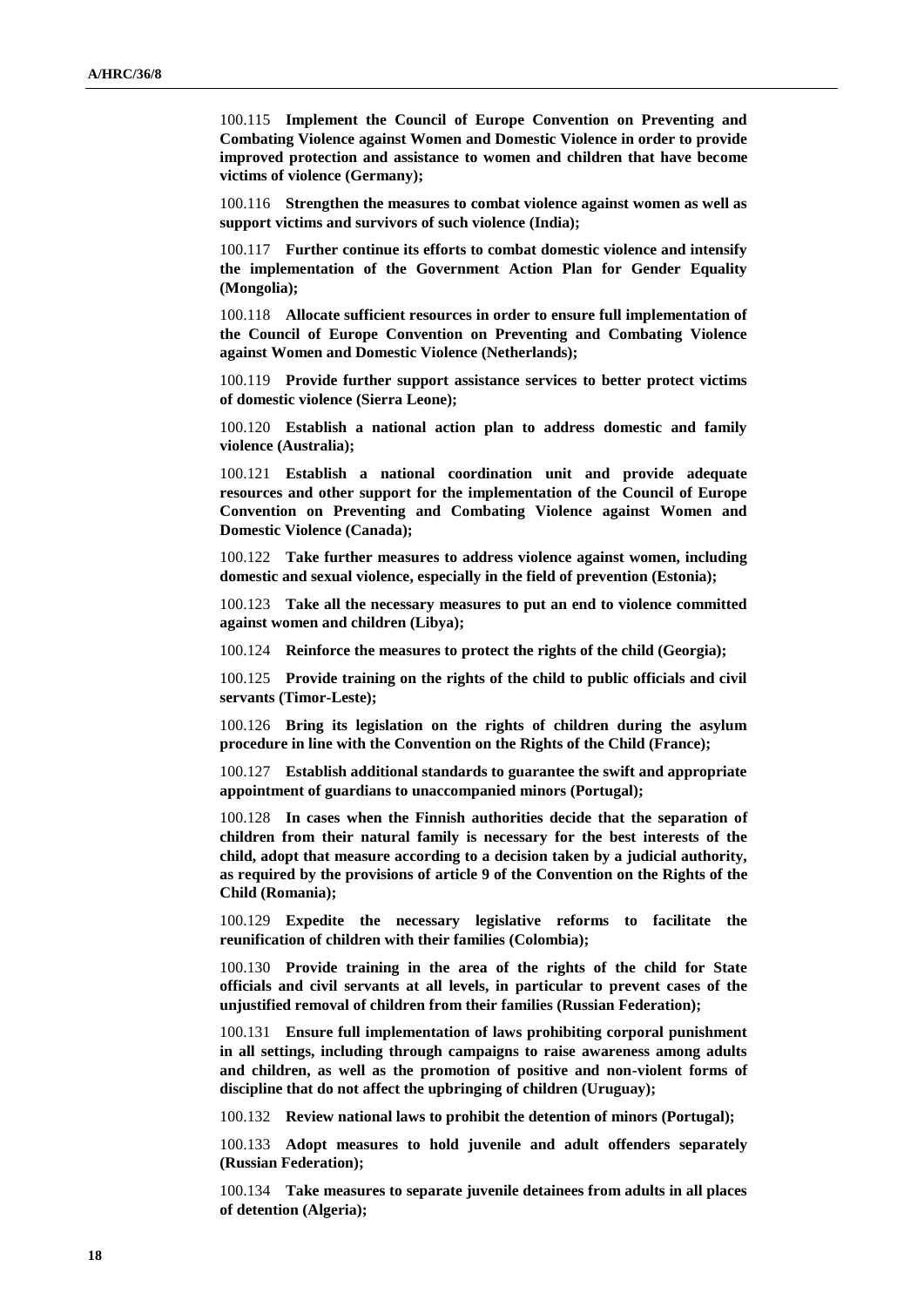100.135 **Accompany the implementation of the Convention on the Rights of Persons with Disabilities with sufficient funds and concrete indicators through a new national disability policy (VAMPO) that continues the 2010-2015 policy (Spain);**

100.136 **Strengthen anti-discrimination legislation to ensure equal access for persons with disabilities to public accommodations, commercial facilities and transportation (United States of America);**

100.137 **Continue efforts to promote opportunities for productive and paid employment for persons with disabilities (Colombia);**

100.138 **Continue consultations on the rights of persons with disabilities with a view to implementing non-discriminatory policies and legislation (Maldives);**

100.139 **Establish and promote culturally sensitive initiatives to provide services for minority groups such as Roma and Sami and for migrants and refugees (Maldives);**

100.140 **Consider introducing incentives for better political participation of minorities and immigrants with a view to upholding their integration into society (Serbia);**

100.141 **Continue with the policies of inclusion of the Roma population (Peru);**

100.142 **Continue its efforts to prevent discrimination against Roma (Timor-Leste);**

100.143 **Protect the economic, social and cultural rights of the Sami people from the negative effects that may result from logging and other activities carried out by private agents (Guatemala);**

100.144 **Strengthen national efforts to protect migrants and refugees (Iraq);**

100.145 **Strengthen social integration policies, especially for migrants (Lebanon);**

100.146 **Strengthen the policies related to receiving and the integration of migrants and refugees (Peru);**

100.147 **Adopt legislation and policy measures to effectively promote and protect human rights for refugees, migrants and ethnic minorities (China);**

100.148 **Continue its efforts to combat discrimination, particularly against migrant workers (Bangladesh);**

100.149 **Take urgent measures for the investigation and punishment of acts of hate and discrimination towards migrants, refugees and minorities, and strengthen its awareness-raising programmes for the population in general and for public officials (Argentina);**

100.150 **Ensure the effective protection of migrants, particularly women migrant workers, against discrimination (Philippines);**

100.151 **Provide the necessary protection for and preserve the dignity of asylum seekers, ensure their access to legal assistance, facilitate family reunification procedures for migrants, and provide them with social security (Egypt);**

100.152 **Evaluate the impact of recent changes made to policies and legislation, which seem to restrict the international protection regime for asylum seekers and refugees, and ensure that all persons in need of international protection receive fair treatment and that refugees' rights to reunification are respected (Kazakhstan);**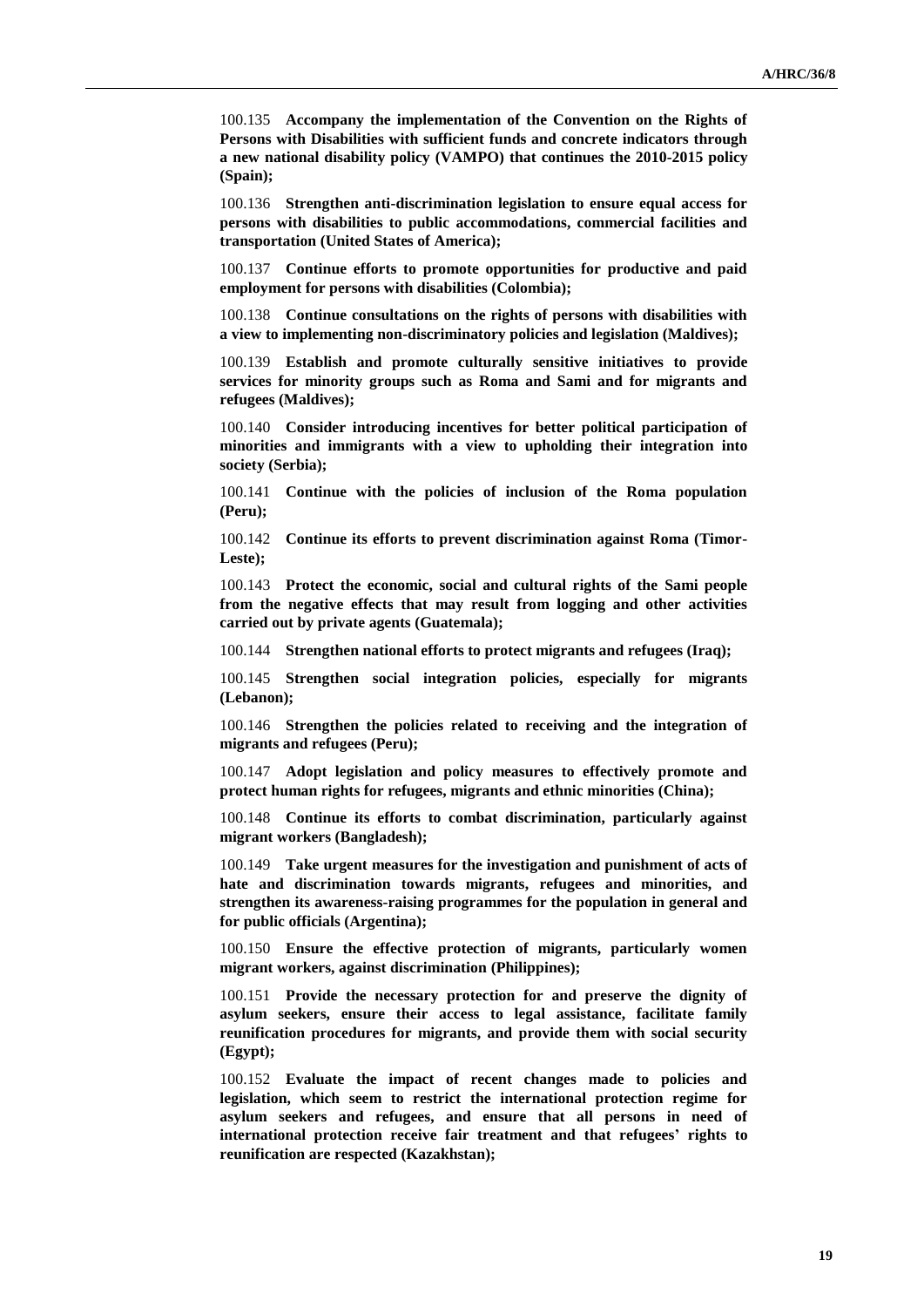100.153 **Thoroughly and comprehensively review its legislation regarding the granting of asylum and migration in order to align it with its international obligations and standards (Honduras).**

101. **All conclusions and/or recommendations contained in the present report reflect the position of the submitting State(s) and/or the State under review**. **They should not be construed as endorsed by the Working Group as a whole.**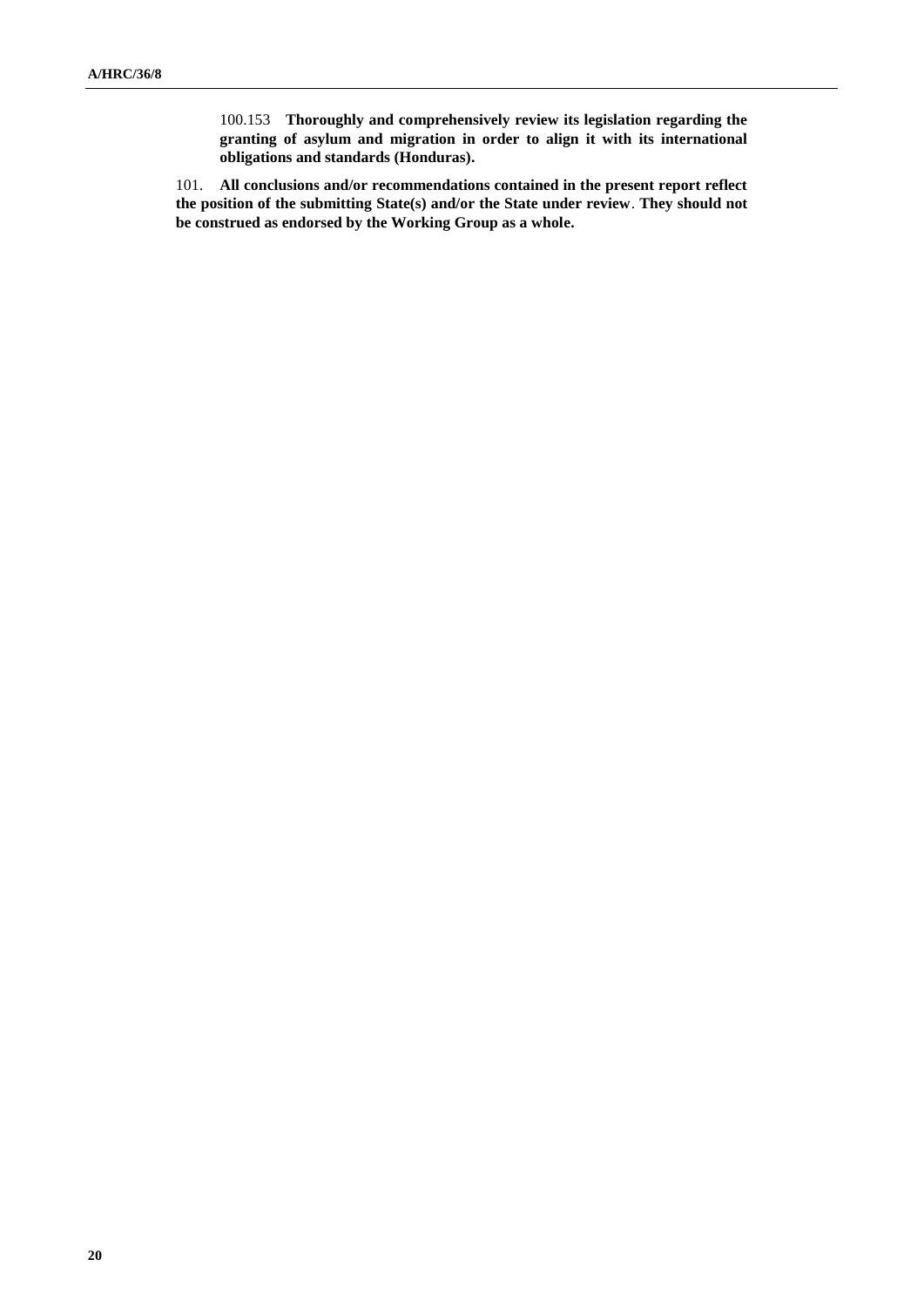### **Annex**

## **Composition of the delegation**

The delegation of Finland was headed by the Minister of Social Affairs and Health of Finland, Pirkko Mattila, and composed of the following members:

- Ms. Pirkko Mattila, Minister of Social Affairs and Health, Ministry of Social Affairs and Health;
- Ms.Terhi Hakala, Ambassador, Permanent Representative, Permanent Mission of Finland, Geneva;
- Ms. Tiina Ullven-Putkonen, Special Adviser to the Minister, Ministry of Social Affairs and Health;
- Mr. Renne Klinge, Minister, Deputy Permanent Representative, Permanent Mission of Finland, Geneva;
- Ms. Nina Nordström, Director, Ministry for Foreign Affairs of Finland;
- Ms. Krista Oinonen, Director, Ministry for Foreign Affairs of Finland;
- Ms. Marjatta Hiekka, Legal Counsellor, Ministry for Foreign Affairs of Finland;
- Ms. Janina Hasenson, Legal Counsellor, Ministry for Foreign Affairs of Finland;
- Ms. Katja Koskela, Counsellor, Ministry for Foreign Affairs of Finland;
- Ms. Johanna Suurpää, Director Ministry of Justice;
- Mr. Ville Hinkkanen, Senior Adviser, Legislative Affairs, Ministry of Justice;
- Mr. Veli-Pekka Rautava, Chief Senior Specialist, Ministry of the Interior;
- Ms. Kukka Krüger, Senior Specialist, Ministry of the Interior;
- Ms. Teija Pellikainen, Senior Officer for Legal Affairs, Ministry of Defence;
- Mr. Aki Tornberg, Councellor of Education, Ministry of Education and Culture;
- Ms. Seija Jalkanen, Administrator, Legal Affairs, Ministry of Economic Affairs and Employment;
- Mr. Pasi Korhonen, Director of International Affairs, Ministry of Social Affairs and Health;
- Ms. Viveca Arrhenius, Ministerial Counsellor for Social Affairs, Ministry of Social Affairs and Health;
- Ms. Maija Iles, Senior Officer of Legal Affairs, Ministry of Social Affairs and Health;
- Mr. Ville Koponen, Legal Adviser, Ministry of the Environment;
- Ms. Linda Ekholm, Counsellor, Permanent Mission of Finland, Geneva;
- Ms. Katariina Tervakangas, Second Secretary, Permanent Mission of Finland, Geneva;
- Ms. Heini Leppänen, Adviser, Permanent Mission of Finland, Geneva;
- Ms. Kaari Mattila, Member of the Human Rights Delegation, The Finnish League for Human Rights;